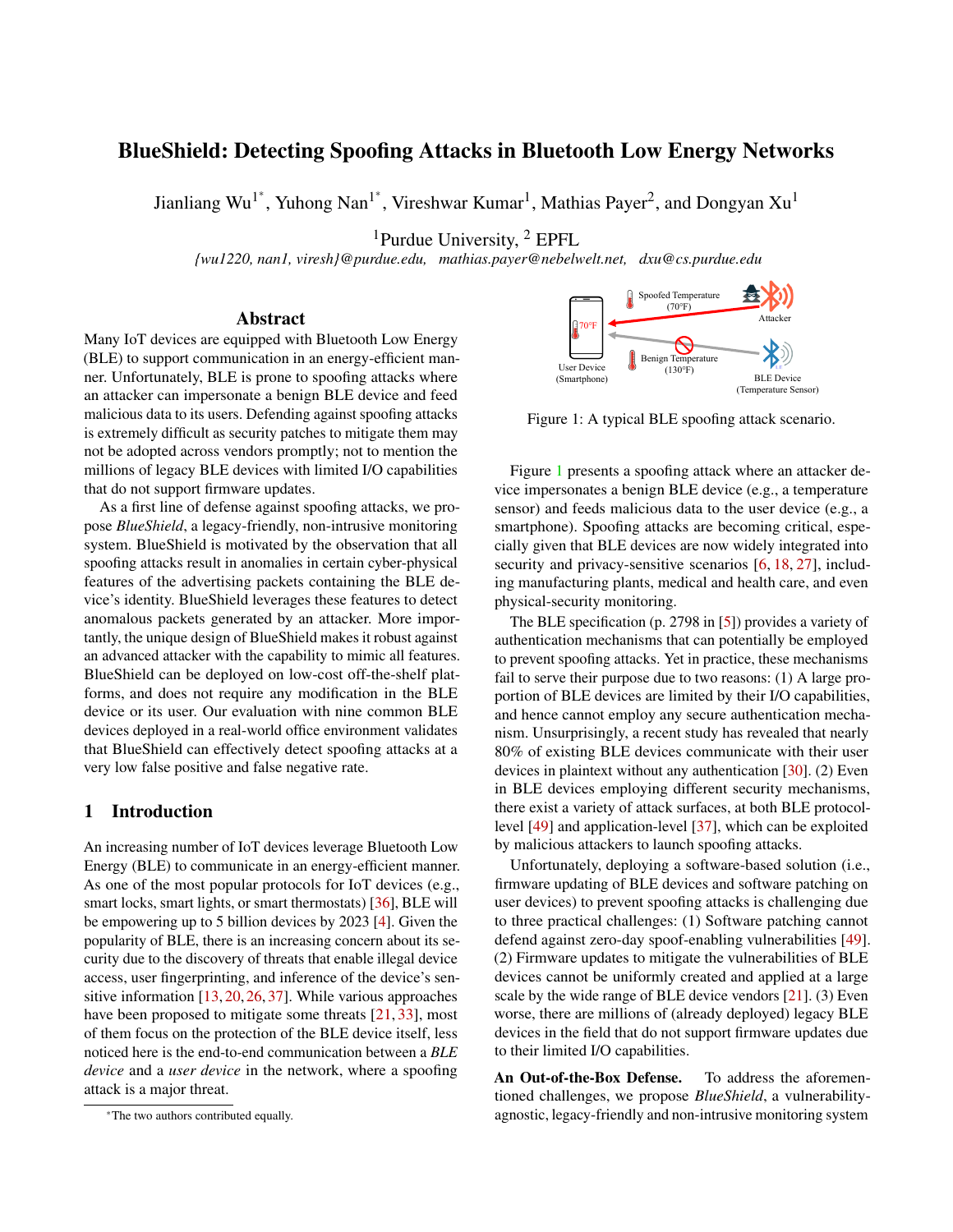to protect BLE devices against spoofing attacks. The design of BlueShield is motivated by the critical observation that, in a spoofing attack, the attacker must broadcast *advertising packets* (containing the BLE device's identity) on BLE *advertising channels* to make itself discoverable by the user device. As such, BlueShield detects the spoofing attack by distinguishing the advertising packets transmitted by the attacker and the benign BLE device.

To collect all over-the-air packets on BLE advertising channels, BlueShield sets up a monitoring infrastructure covering the physical environment where BLE devices are deployed. Then, BlueShield inspects a combination of *cyber* and *physical* features extracted from the advertising packets of the target BLE device, and raises an alarm (indicating the presence of a spoofing attack) if it detects any anomaly. Here, while the cyber features include the advertising pattern and state transitions of the BLE device, the physical features include advertising interval, the RF (radio frequency) signal frequency offset, and the RF signal strength (Section [4.1\)](#page-3-0).

The effectiveness of BlueShield against spoofing attacks stems from its two novel mechanisms: (1) To detect an advanced attacker, such as a software-defined radio (SDR) enabled attacker with the capability to mimic all the physical features, BlueShield employs a *randomized channel switching* mechanism (Section [4.3.1\)](#page-4-0) to collect physical features of the monitored device across different advertising channels. This mechanism brings forth a "moving target defense" so that the attacker cannot reliably predict and mimic the correct values of the monitored features to evade the detection. (2) BlueShield also employs a *selective inspection* mechanism (Section [4.3.2\)](#page-5-0) for triggering the alarm: For each received advertising packet, BlueShield inspects one or more of the "physical" features which are selected based on the determined "cyber" features of the BLE device. Then, an anomalous value is detected by comparing the current physical feature values with their valid ranges. This mechanism effectively mitigates the occurrence of false alarms due to unintentional interference in physical features, while performing in-time detection of spoofing attacks with good precision. As such, the two aforementioned mechanisms ensure that the selected features (even individually) cannot be easily imitated or controlled by an attacker, and hence can be utilized together to robustly detect spoofing attacks.

We evaluate BlueShield on nine BLE devices (including temperature sensors and smart locks) covering different types of devices widely deployed in security/safety-sensitive environments, such as smart homes, museums, and manufacturing plants. We launch various spoofing attacks with different strategies and from different locations in a real-world, noisy office environment. Our evaluation results demonstrate that BlueShield can effectively detect spoofing attacks with an average success rate of 99.28% on our tested BLE devices. Moreover, even in a usage-heavy scenario BlueShield only introduces less than one false alarm a week.

Compared with defenses in the existing literature [\[21,](#page-12-3) [28,](#page-12-7) [37\]](#page-12-2), BlueShield provides four practical advantages: (1) Since the monitoring infrastructure captures and analyzes all traffic on advertising channels, BlueShield supports concurrent monitoring of many BLE devices. (2) BlueShield is deployable in all BLE networks regardless of the capability of the BLE device and the version of its BLE implementation. (3) BlueShield is fully transparent to its deployed environment, i.e., it does not introduce any interference or energy overhead to the BLE devices and user devices. (4) BlueShield does not require any firmware modification or reverse engineering of the BLE devices or user devices.

Our major contributions are summarized as follows:

- We propose BlueShield, a generic, device-agnostic monitoring framework to detect spoofing attacks in BLE networks using a novel combination of selected cyber and physical features of the BLE devices.
- We devise a set of mechanisms to utilize the selected features for detecting spoofing attacks. These mechanisms not only ensure the robustness of BlueShield against an advanced SDR-enabled attacker, but also provide good effectiveness with very low false alarms.
- We have implemented BlueShield using off-the-shelf components and thoroughly evaluated its effectiveness and efficiency in a real-world environment.

### 2 Background and Motivation

#### 2.1 BLE Basics

BLE is typically deployed in a network that requires an energy-constrained low-cost device (e.g., temperature sensor) to record an attribute/data value (temperature) and communicate the data to a user device (e.g., smartphone) over the wireless medium. In BLE, three radio frequency (RF) channels (channel-37, channel-38, and channel-39) are utilized for advertising and initializing the connection with the user device and are called *advertising channels*. The other channels are utilized for communicating data and are called *data channels*. The typical communication procedure between the BLE device and the user device can be broadly classified into four steps: advertising, connecting, pairing, and accessing.

Advertising. The BLE device publicizes its presence and facilitates its discovery by periodically broadcasting *advertising packets* on the three advertising channels. Each advertising packet contains a unique identifier of the BLE device and the information about services provided by it.

Connecting. The user device scans the three advertising channels and discovers the BLE device using its advertising packet. If the user device intends to establish a connection, it sends a *connection request* packet. If the BLE device accepts the connection, the BLE device and the user device start communication at data channels. We note that during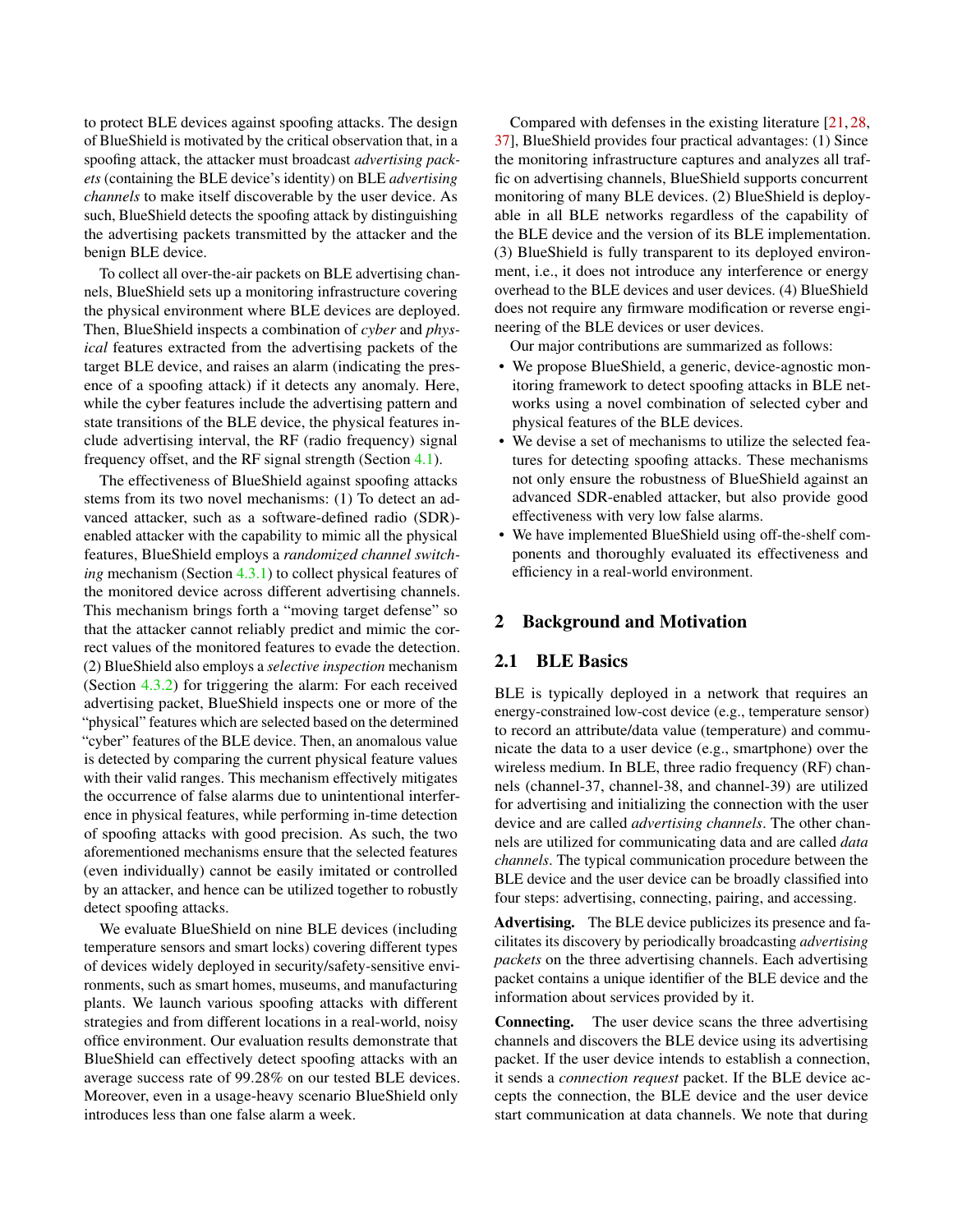the connection state, most of the BLE devices stop public advertising and communicate only with the connected user devices. However, some BLE devices may keep advertising even during the connection state.

Pairing. The BLE specification provides multiple pairing methods to establish a secure channel for communication. Through the pairing procedure, the BLE device and the user device can generate a shared key that can be utilized for encryption and authentication of the communicated payloads.

Accessing. After establishing the connection in each session, the user device utilizes services provided by the BLE device by accessing corresponding data values, e.g., a temperature value provided by a smart temperature sensor.

### 2.2 Spoofing Attacks in BLE Networks

Reasons for Successful Spoofing Attacks. Recent studies have revealed that BLE networks expose various attack surfaces that can be exploited by an adversary to launch spoofing attacks [\[2,](#page-11-6) [33,](#page-12-4) [37,](#page-12-2) [46,](#page-13-1) [47\]](#page-13-2). Since around 80% of BLE devices do not perform secure pairing and communicate data without employing a secure authentication mechanism [\[30\]](#page-12-6), they are vulnerable to spoofing attacks. Even for the remaining devices that employ authentication mechanisms after pairing securely, there exist zero-day vulnerabilities across different layers of the BLE stack due to flaws in the design and implementation of the BLE specification  $[1,2,46,47]$  $[1,2,46,47]$  $[1,2,46,47]$  $[1,2,46,47]$ . All such vulnerabilities can be easily exploited by the attackers to perform spoofing attacks against authentication-enabled devices. In fact, we have also discovered a protocol-level spoof-enabling vulnerability that affects major platforms running the most recent version of iOS and Android [\[46\]](#page-13-1). We have responsibly reported it to Apple and Google<sup>[1](#page-2-0)</sup>. Apple has acknowledged the reported vulnerability and assigned CVE-2020-9970 [\[14\]](#page-11-8) to it.

Limitations of Existing Solutions. A straightforward solution to prevent spoofing attacks could be to upgrade the BLE devices with advanced security features, and in the meantime, adopt security patches to fix vulnerabilities. However, such solutions will not work well in practice due to the extremely fragmented nature of the BLE ecosystem. Specifically, the case-by-case firmware updates and security patches may not be preferably adopted by different vendors at a largescale, since vendors always tend to sacrifice security for utility. Moreover, it is extremely difficult for those low-end, legacy BLE devices (e.g., beacons) with limited I/O capabilities to adopt any firmware updates or security patches. Furthermore, a solution that fails to ensure backward compatibility with the legacy BLE devices is unlikely to be deployed widely. Hence, these limitations of existing solutions call for a practical and legacy-friendly defense to effectively alleviate the threat of spoofing attacks in a more fundamental way.

<span id="page-2-1"></span>

Figure 2: Architecture of BlueShield.

# 3 Overview of BlueShield

BlueShield is a monitoring framework for detecting spoofing attacks and alarming the user in a *stationary* BLE network. Specifically, it detects the footprint of spoofing attacks by noticing anomalies in the unique combination of cyber and physical features (Section [4.1\)](#page-3-0) of advertising packets containing the BLE device's identity. Since the nature of a successful spoofing attack requires the attacker to broadcast the spoofed advertising packets *before* the appearance of a victim user, such activities expose the attacker in advance and provide a great deal of opportunity for BlueShield to detect before any actual damage is inflicted on the victim user.

Architecture and Workflow. Figure [2](#page-2-1) presents the architecture of BlueShield. For each BLE device in an indoor environment that BlueShield aims to protect, the workflow goes through two phases, namely the *profiling phase* and the *monitoring phase*. The profiling phase (Section [4.2\)](#page-4-1) involves the offline procedures to determine the BLE device's authentic protocol-level cyber features, such as MAC address, advertising data, and advertising pattern.

The monitoring phase (Section [4.3\)](#page-4-2) includes runtime procedures to detect spoofing attacks using an infrastructure consisting of three *collectors* and one *monitor*. The three collectors follow a randomized channel switching mechanism (Section [4.3.1\)](#page-4-0) through which each collector is randomly assigned to collect the advertising packets on one of the three advertising channels. Since the authentic value of the physical features (e.g., RF signal's strength) of the advertising packets would be different at different channels, this mechanism ensures that even an attacker with the capability to mimic all the physical features, cannot trick all the three collectors with correctly imitated values at the same time.

After obtaining the feature values of the advertising packets gathered by the three collectors, the monitor employs a selective inspection mechanism (Section [4.3.2\)](#page-5-0) which exploits the cyber features obtained in the profiling phase to select appropriate physical features for an effective runtime inspection. Thereafter, the monitor determines the valid range of the selected physical features over each advertising channel. Finally, if the monitor discovers that the obtained feature val-

<span id="page-2-0"></span><sup>&</sup>lt;sup>1</sup>While Google has confirmed the vulnerability, we have been told that another researcher reported a similar vulnerability three days earlier than us.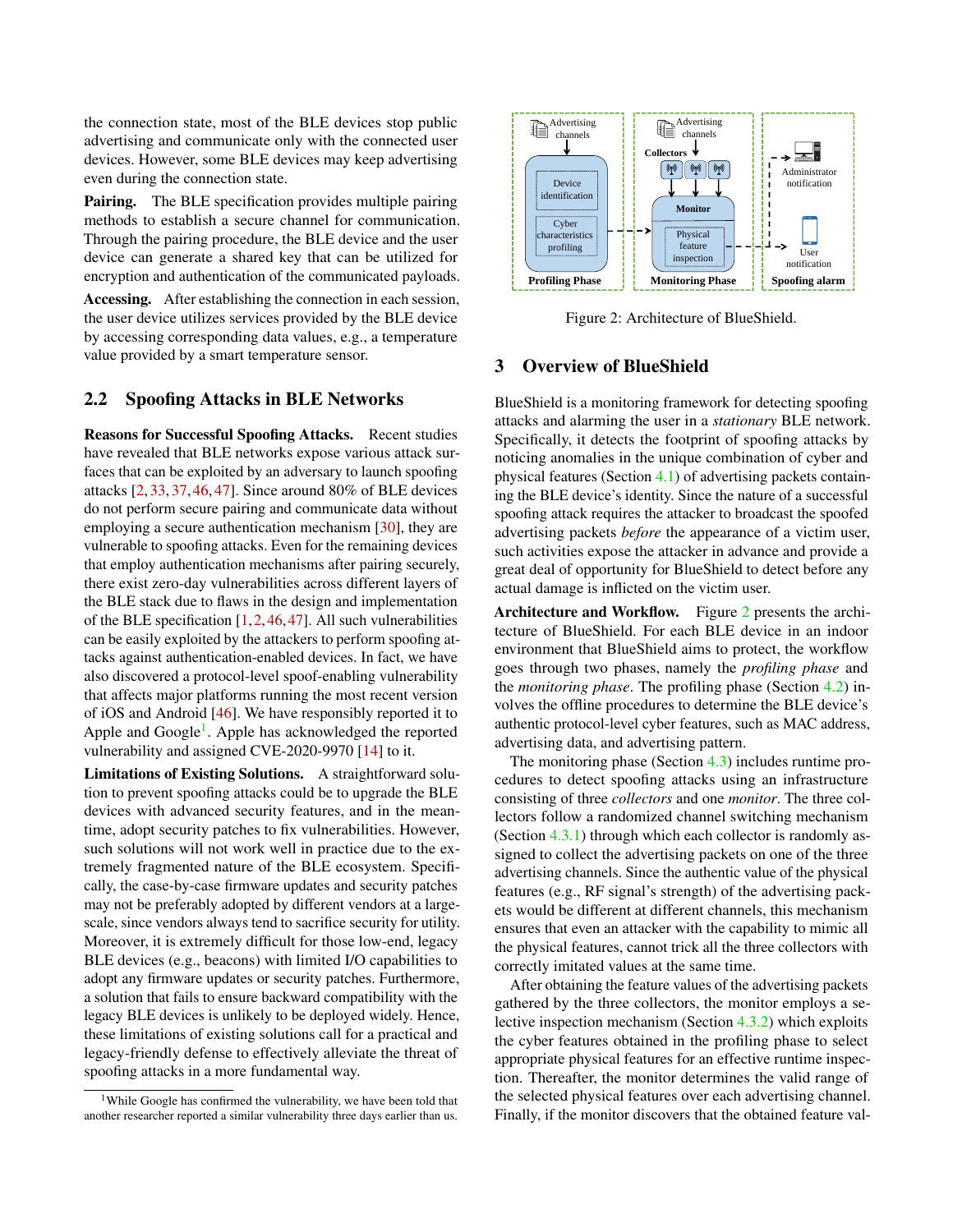ues lie outside their valid ranges, it alarms the user and/or the network administrator about a detected spoofing attack.

Adversary Model. BlueShield is subject to the following assumptions: We assume that the attacker aims to impersonate a target BLE device and launch a spoofing attack against the user device. The attacker is capable of passively sniffing the traffic, and actively crafting and transmitting spoofed packets on BLE channels (e.g., using a customized BLE device). An advanced attacker may even employ advanced evasion techniques (e.g., with an SDR) and try to mimic the features of the wireless signals of the target BLE device. Besides, the attacker can also exploit the vulnerabilities of the authentication mechanism between the BLE device and user device [\[2\]](#page-11-6). However, we assume that the attacker cannot fully control the target BLE device either physically (e.g., remove/replace the target device with his own) or remotely (e.g., by corrupting its firmware). Also, we do not consider the attacker that uses jamming, as the detection of jamming is sufficiently covered by existing research [\[32,](#page-12-8) [48\]](#page-13-3) which are orthogonal to BlueShield. Lastly, for BlueShield, we assume that the monitoring infrastructure for collecting the advertising packets is secure, i.e., it cannot be compromised by the attacker.

Scope of Detection. BlueShield focuses on detecting spoofing attacks that target *stationary BLE devices in indoor environments*. As such, BlueShield covers a wide range of BLE usage scenarios (e.g., smart homes, museums, and manufacturing plants) [\[17\]](#page-11-9). Specifically, a recent report [\[22\]](#page-12-9) showed that 15 out of the 18 (83.3%) most popular IoT devices in smart homes are stationary. We note that spoofing detection in outdoor environments or for movable devices (e.g., fitness trackers) is out of the scope of BlueShield.

### 4 Detailed Design

In this section, we first describe the physical and cyber features inspected by BlueShield. We then elaborate on how these features are used in the profiling and monitoring phases for enabling an effective detection of spoofing attacks.

### <span id="page-3-0"></span>4.1 Inspected Features

#### 4.1.1 Physical Features

Advertising Interval (INT). We define INT as the time between two consecutive advertising packets on the *same* advertising channel. In spoofing attacks, if both the BLE device and attacker are broadcasting advertising packets, the real-time INT can be lower than the expected INT value, and hence can be utilized to detect the spoofing attacks.

Carrier Frequency Offset (CFO). The CFO of a given device depends on its RF circuit's imperfections which induce a unique mismatch/offset between the designated and the actual carrier frequency of the transmitted signal. As a result,

<span id="page-3-1"></span>

Figure 3: Locations of the BLE device, the collectors, and the attacker.

Figure 4: Observed RSSI values under spoofing attacks (with typical channel interference).

CFO can be utilized as a fingerprint of a wireless device [\[7,](#page-11-10) [39\]](#page-12-10). In the case of spoofing attacks, the CFO extracted from advertising packets can be used to differentiate the packets generated by the benign BLE device and the attacker.

Received Signal Strength Indicator (RSSI). RSSI is a numerical estimate of the signal power in the received RF signal, which depends on the distance and the channel interference between a transmitter and receiver [\[19\]](#page-11-11). In the prior art, RSSI has been widely used for fingerprinting the location of a wireless device [\[19,](#page-11-11) [24,](#page-12-11) [50\]](#page-13-4). In the case of spoofing attacks, since the locations of the BLE device and the attacker are different as illustrated in Figure [3,](#page-3-1) the RSSI values of the benign and spoofed advertising packets can be utilized to discover spoofing attacks. For instance, as shown in Figure [4,](#page-3-1) the abrupt change in RSSI values of advertising packets indicates the presence of a spoofing attack.

#### 4.1.2 Cyber Features

Although the physical features enable BlueShield to detect spoofing attacks, they share some inherent limitations. Specifically, the INT feature will only work for BLE devices which persistently transmit advertising packets before and after their connections with user devices. In the meantime, as shown in Figure [4,](#page-3-1) like any feature of wireless signals, the values of the CFO and RSSI can change due to unintentional signal interference (e.g., human movements). Hence, continuously inspecting these two features will trigger a significant number of false alarms. To overcome these challenges, BlueShield employs additional cyber features that are determined by devicespecific BLE implementation, to support the usage of the aforementioned physical features.

Advertising Pattern. According to the BLE specification, a BLE device can illustrate one of the two advertising patterns: intermittent and persistent. A BLE device with an *intermittent advertising pattern* stops advertising after connecting to a user device. A BLE device with a *persistent advertising pattern* continues to advertise even after connecting to a user device.

Operation State. The BLE specification defines that every BLE device stays active in one of the two states: advertising and connection. In the *advertising state*, the BLE device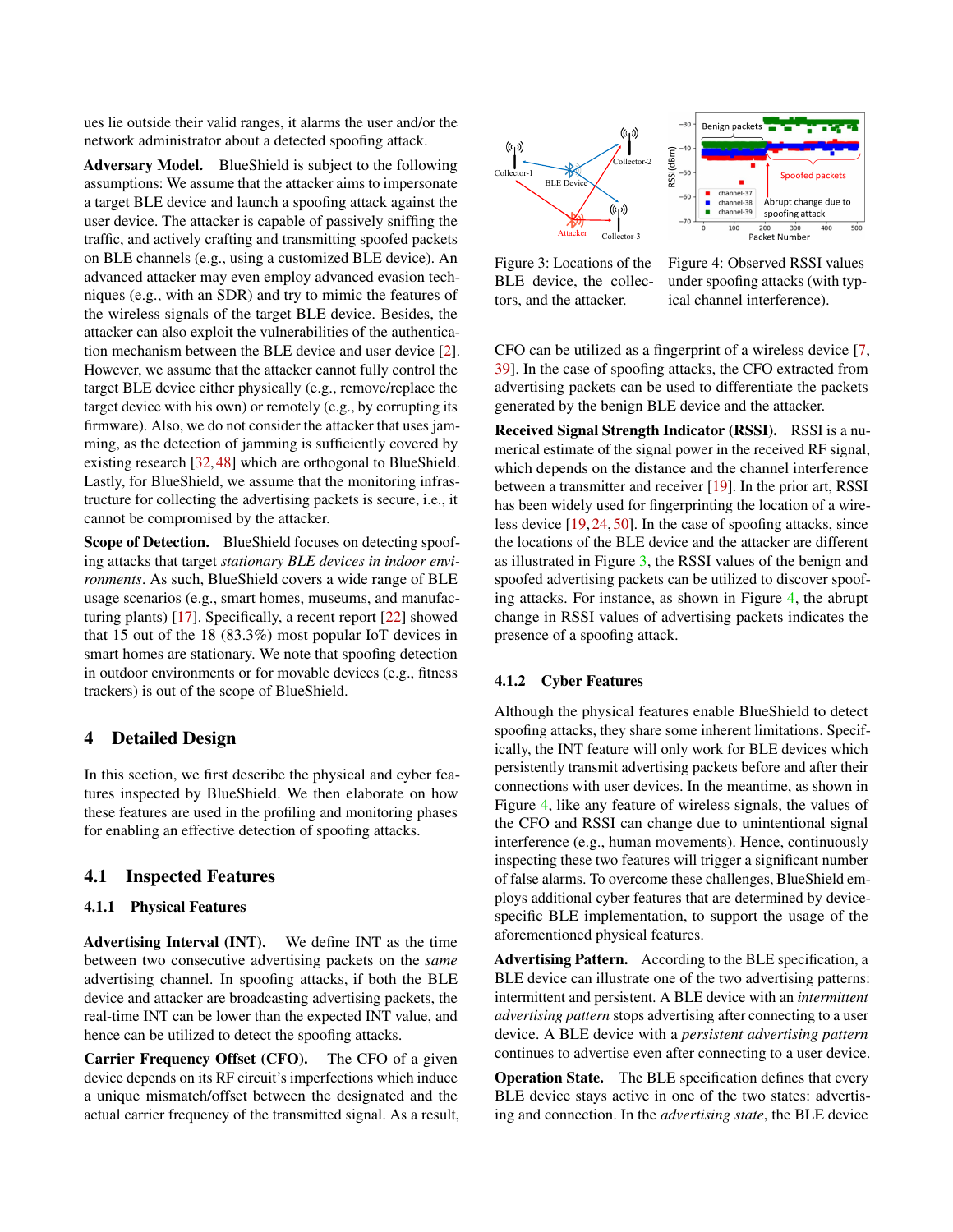| <b>Characteristic</b>      | Value                  |
|----------------------------|------------------------|
| Device ID & Name           | 1, n097w               |
| MAC Address                | 0xD1 76 A3 1A F4 7F    |
| <b>Advertising Data</b>    | 0x06 09 4E 30 39 37 57 |
| <b>Advertising Pattern</b> | Intermittent           |
| Lower Bound of INT         | $1280 \text{ ms}$      |

<span id="page-4-3"></span>Table 1: An illustrative sample of characteristics of a BLE device recorded during the profiling phase.

makes itself discoverable by broadcasting advertising packets periodically. When the BLE device receives a connection request packet from the user device, the BLE device connects to the user device and makes the transition to the *connection state*. From the connection state, the BLE device returns to the advertising state if it does not communicate with the user device for a specified timeout period or disconnects from the user device. We highlight that for a BLE device with an intermittent advertising pattern, the advertising-to-connection state transition can be detected by observing a connection request packet on an advertising channel.

The two cyber features mentioned above naturally support BlueShield to selectively choose one or more of the physical features for detecting spoofing attacks. Specifically, for BLE devices with the persistent advertising pattern, inspecting only the INT values is sufficient to detect potential spoofing attacks. For other BLE devices that follow the intermittent advertising pattern, the attacker can stop the benign BLE device from advertising by connecting to it. Then the attacker can start transmitting spoofed advertising packets with the same advertising period as the benign BLE device. To detect such an attacker, the CFO and RSSI features can be used once BlueShield detects that there is an advertising-to-connection state transition in the BLE device.

### <span id="page-4-1"></span>4.2 Profiling Phase

Now we describe the procedures performed in the offline profiling phase of BlueShield. To obtain the data-of-interest of a target BLE device, the monitor records and analyzes the advertising packets of the BLE device. First, from the packet content, the monitor extracts the device name, the MAC address, and the advertising data which can be utilized to identify packets transmitted by the BLE device. We note that although some BLE devices employ address randomization to anonymize their identity (p. 2198 in [\[5\]](#page-11-5)), some of the fields (e.g., device name) in their packets remain unchanged and can be used to relate the packets to the BLE device [\[13,](#page-11-1) [20\]](#page-11-2).

The monitor then computes the INT value by subtracting the time-of-arrival of the current advertising packet from that of the previous advertising packet. As defined by the BLE specification (p. 2750 in [\[5\]](#page-11-5)), the observed INT is equal to a fixed *advertising period* plus a random delay between 0 and 10 ms. To this end, the monitor calculates the lower bound

<span id="page-4-4"></span>(a) Authentic RSSI values (in dBm) corresponding to the BLE device at different advertising channels.

| Channel    | Collector 1 | Collector 2 |         |
|------------|-------------|-------------|---------|
| Channel 37 | $-60.3$     | $-48.6$     | $-39.2$ |
| Channel 38 | $-63.5$     | $-45.2$     | $-35.8$ |
| Channel 39 | $-58.1$     | $-46.3$     | $-36.9$ |

(b) Assigned channel and corresponding RSSI value during different time periods at each collector.



Figure 5: An illustration of the randomized channel switching.

of INT as the shortest observed INT minus 10 ms, which represents the lowest possible interval between any two advertising packets on the same channel. Further, the monitor determines the authentic advertising pattern (i.e., persistent or intermittent) by checking if it observes the BLE device's advertising packets after connecting to the BLE device. Finally, the monitor stores the determined characteristics of the BLE device along with an assigned device identifier (ID) as shown in Table [1.](#page-4-3) The deployment details regarding the profiling phase are discussed further in Section [7.](#page-10-0)

### <span id="page-4-2"></span>4.3 Monitoring Phase

After the profiling phase, BlueShield is ready to detect spoofing attacks in its runtime monitoring phase.

#### <span id="page-4-0"></span>4.3.1 Feature Collection

BlueShield faces the critical challenge of detecting an attacker which can attempt to: (1) start the spoofing attack at any time, (2) transmit spoofed advertising packets at any of the three advertising channels, and (3) hide by trying to mimic the exact values of the selected physical features. To tackle these challenges, BlueShield first places the three collectors at three different locations to comprehensively cover the monitored environment in space, and then ceaselessly records all advertising packets transmitted at all three advertising channels using the following mechanism.

Randomized Channel Switching. In addition to the spatial diversity of the collectors, BlueShield introduces randomness in the monitoring schedule of each collector. To achieve this, BlueShield assigns the three advertising channels to the three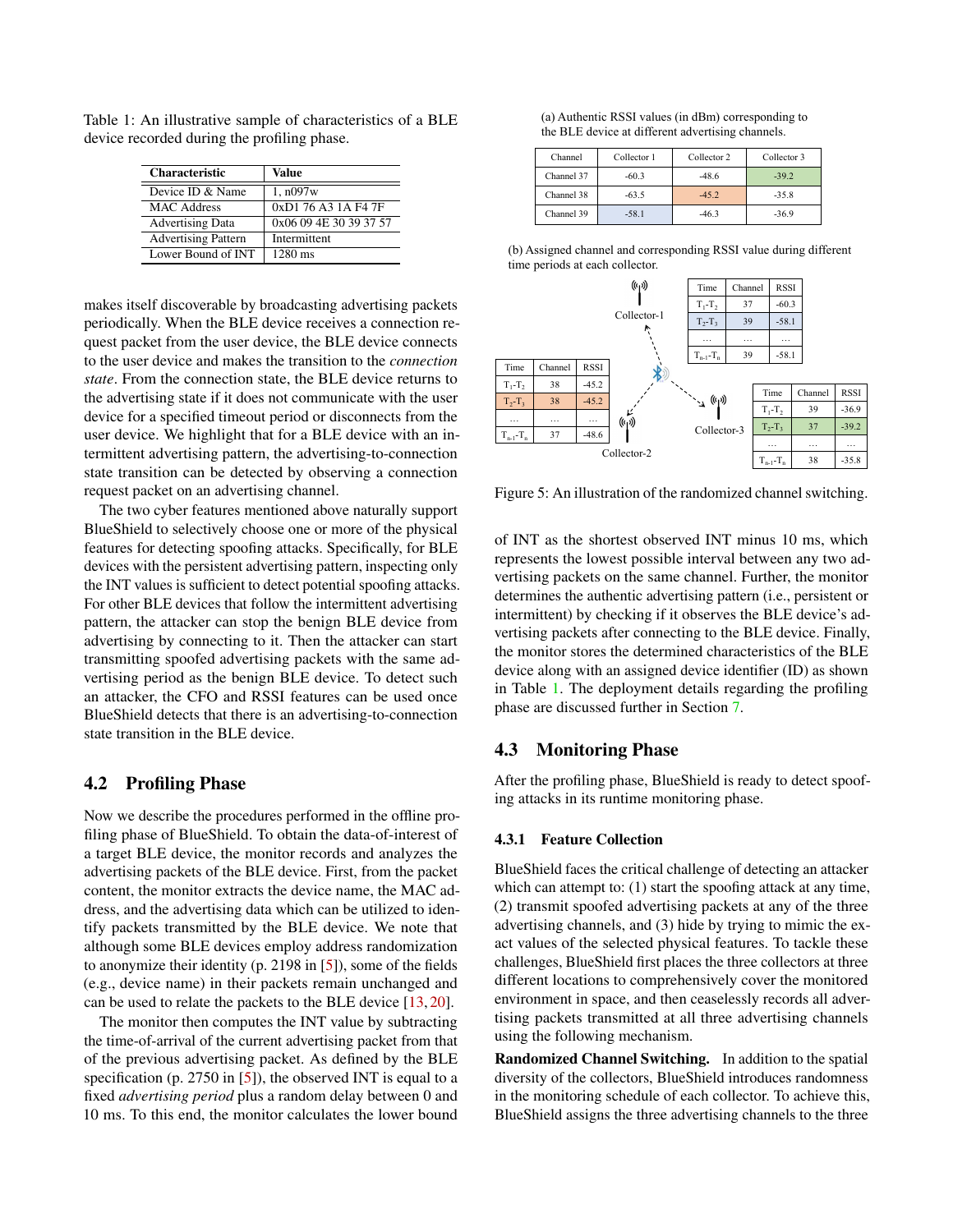<span id="page-5-1"></span>

Figure 6: Usage of the cyber-physical features for selective inspection of the physical features in BlueShield.

collectors with a uniformly random distribution. After a very short random interval of time (which is significantly shorter than the BLE device advertising interval), the monitor shuffles and re-assigns channels to the collectors. Since the values of each physical feature (i.e., RSSI and CFO) in different advertising channels are different, the attacker will not be able to precisely predict the expected feature values at runtime. This randomized collection makes BlueShield robust against advanced attackers (e.g., an SDR-enabled attacker) that try to mimic all the monitored physical features at the same time.

Figure [5](#page-4-4) demonstrates a running example of this mechanism by presenting the randomly assigned channel and the expected RSSI value at each collector during different periods. As such, since the channel assignment to the collectors is random, an attacker will not be able to accurately guess the current "time-channel-collector" mapping. In other words, the attacker will not know the exact RSSI value that it needs to mimic for a particular collector at a specific time. We provide an analytical evaluation of this mechanism in Section [6.2.2.](#page-8-0)

#### <span id="page-5-0"></span>4.3.2 Runtime Selective Inspection

After retrieving the advertising packets and their features from the collectors, the monitor proceeds with a runtime selective inspection of these features for each BLE device. As shown in Figure [6,](#page-5-1) the cyber features of the target BLE device allow BlueShield to adaptively employ the appropriate inspection mechanism over the physical features. This selective inspection significantly lowers the false alarms caused by signal interference as will be further discussed in Section [6.2.1.](#page-7-0)

Now we describe the inspection mechanisms as follows.

INT Inspection. The monitor proceeds with this inspection mechanism for each received advertising packet from the BLE device. Recall that by definition, the INT between any two advertising packets must always be more than the *lower bound* of INT. Hence, if the runtime computed INT value is less than the lower bound of INT, the monitor considers it an anomaly and raises an alarm.

<span id="page-5-2"></span>

Figure 7: Illustration of the lookback and observation windows in CFO and RSSI inspection.

CFO and RSSI Inspection. BlueShield ceaselessly records the CFO and RSSI values of the advertising packets. When the CFO and RSSI inspection is triggered, BlueShield utilizes these values and proceeds through the following steps. As shown in Figure [7,](#page-5-2) for a BLE device with an intermittent advertising pattern, we define the *lookback window* as the duration of time  $T_l$  (with  $N_l$  packets) before the advertisingto-connection state transition, and the *observation window* as the duration of time  $T<sub>o</sub>$  (with  $N<sub>o</sub>$  packets) after the connectionto-advertising state transition. In BlueShield, after observing a connection request packet, the monitor triggers the CFO and RSSI inspection for advertising packets received from each collector in each of the three advertising channels. The monitor first utilizes CFO and RSSI values of advertising packets in the lookback window to compute their valid ranges, then it inspects these values of advertising packets in the observation window. If the monitor detects an anomaly in either of these two features, it raises an alarm. Below we elaborate on the process of CFO inspection. The RSSI inspection follows similar steps as shown in Appendix [A.](#page-13-5)

The CFO values corresponding to a BLE device follow a Gaussian distribution [\[43\]](#page-13-6). Hence, when the mean and standard deviation of CFO values are denoted by  $\mu_0$  and  $\sigma_0$ , respectively, the probability distribution function of CFO values can be computed as  $f_c(x_i) = \frac{1}{\sigma_0 \sqrt{2\pi}} \cdot e^{-(x_i - \mu_0)^2/2\sigma_0^2}$ , where  $x_i$ denotes a CFO sample. In BlueShield, using the *N<sup>l</sup>* CFO values of advertising packets in the lookback window, the monitor computes  $\mu_0$  and  $\sigma_0$ , and then sets their values in the above function. Now if the advertising packets in the lookback and observation windows are generated by the same BLE device, the CFO values of advertising packets in the observation window must statistically follow the above distribution. To verify this, the monitor computes the negative log-likelihood of the CFO values in the observation window, i.e.,  $L_c = \frac{1}{N_o} \sum_{i=1}^{N_o} -\log f_c(x_i)$ . If the log-likelihood is below a CFO inspection threshold denoted by  $\tau_c$ , i.e.,  $L_c \leq \tau_c$ , the CFO values are considered to belong to the benign BLE device. Here, τ*<sup>c</sup>* is a design parameter in BlueShield which determines the valid range of CFO values in the observation window. However, if the log-likelihood exceeds the CFO inspection threshold, i.e.,  $L_c > \tau_c$ , the monitor considers it an anomaly and triggers an alarm indicating a spoofing attack. The impact of this parameter is further discussed in Section [6.](#page-6-0)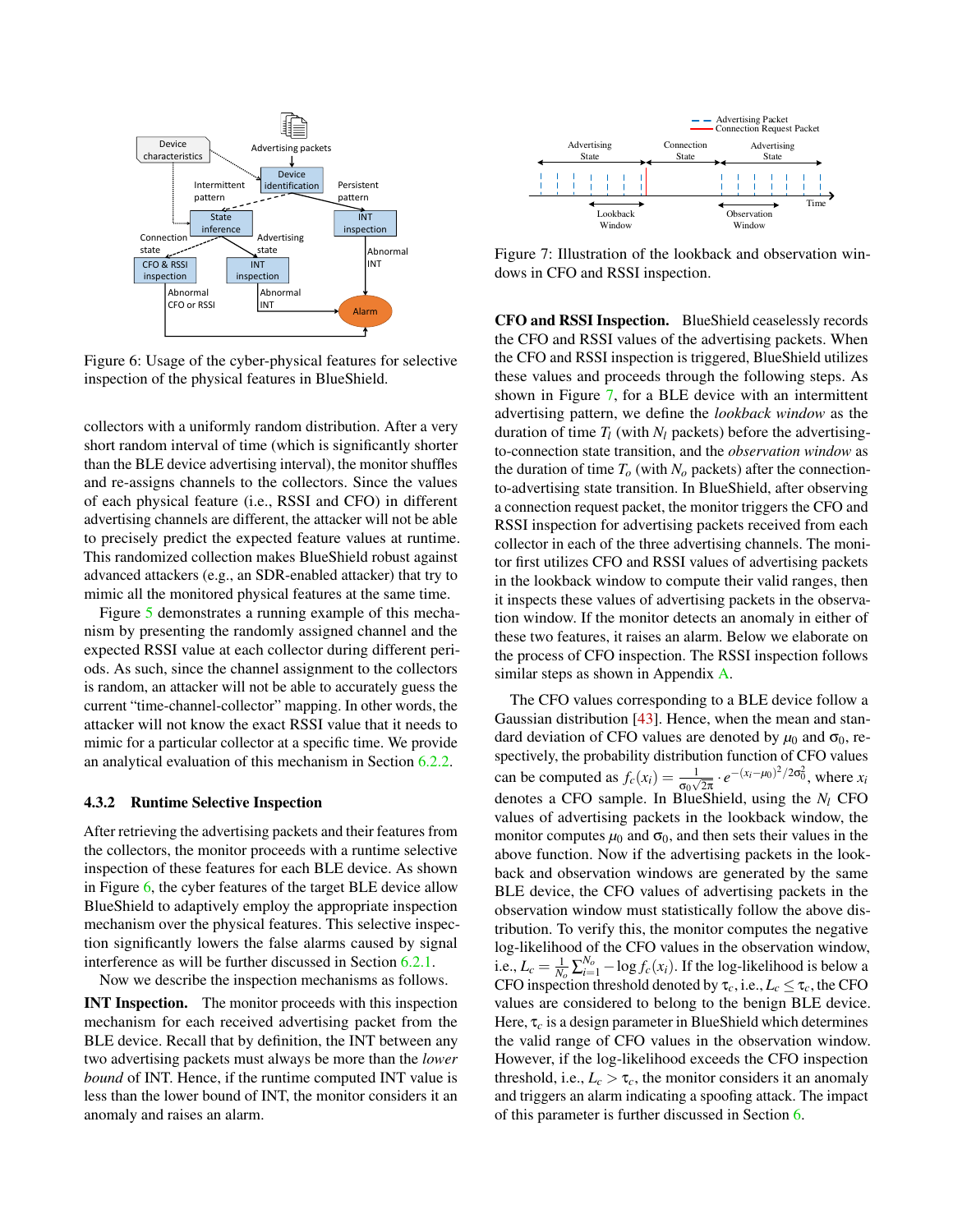<span id="page-6-1"></span>

Figure 8: Prototype of a collector utilized in BlueShield.



Figure 9: Locations of collectors, BLE devices and attackers within the office.



Figure 10: BLE devices used in our experiments.

# 5 Implementation

BlueShield can be readily implemented using low-cost, offthe-shelf platforms. We implemented the collector using an Ubertooth One radio [\[41\]](#page-12-12) connected to a Raspberry Pi running Linux 4.14 (Figure  $\frac{8}{2}$ ). The total cost for such a collector is around \$100. We note that when a collector is deployed on a custom-designed platform, the per-unit cost could be less than \$5 for a BLE module [\[40\]](#page-12-13). The Ubertooth first captures the packets on advertising channels. Then, to retrieve the physical features, we modified the Ubertooth firmware to provide CFO and RSSI values for each received packet. Such customization is feasible as Ubertooth is an open platform for Bluetooth research and development. Finally, the Raspberry Pi communicates the packets along with their relevant features to the monitor. We implemented the monitor on an Ubuntu 18.04 Desktop PC. At the monitor, all processes including interacting with collectors, parsing the received information from collectors, and runtime inspection mechanisms were implemented with  $\approx$  3 K lines of Python code.

User Notification. The design of BlueShield supports notification of detected spoofing attacks. To demonstrate this use case, we have developed an Android application that employs a push-based mechanism to receive notifications from BlueShield's monitor through a secure HTTPS connection (Appendix  $\overline{B}$ ). The user can register to BlueShield's notification service by installing and configuring the app. Then, whenever BlueShield detects a spoofing attack, the user receives the notification with relevant information, such as the targeted BLE device's name and MAC address.

# <span id="page-6-0"></span>6 Evaluation

### 6.1 Experiment Setup

Deployment Environment. We evaluated the detection performance of BlueShield in a real-world environment: a  $15m \times 10m$  office hosting multiple graduate students in 20 cubicles. We divided the office space into grids of  $1m \times 1m$ . We deployed BlueShield by placing the three collectors at selected grid locations within the office as shown in Figure [9.](#page-6-1) The office presents a typically noisy and challenging indoor environment for determining the detection performance of BlueShield. By recording RF signals within the reception

range of the collectors, we discovered significant channel interference from 30 other Bluetooth/BLE-equipped devices (sensors, headsets, smartphones, and laptops), dozens of Wi-Fi access points and a microwave<sup>[2](#page-6-2)</sup>. We also observed that abrupt movements of students within the office significantly altered channel conditions in the monitored environment.

Device Selection. To exhaustively evaluate BlueShield, we utilized nine different BLE devices which are shown in Figure [10.](#page-6-1) These BLE devices cover the mainstream BLE applications (e.g., temperature sensor, lock, and smoke detector) and popular manufacturers (e.g., Nest, August, and Eve) with a variety of Bluetooth chips (e.g., DA14580 and nRF51822). As shown in Figure [9,](#page-6-1) we randomly chose nine different locations within the office to place these BLE devices.

Attack Simulation. To carry out different types of attacks, we utilized four attacker platforms, a Dell Latitude 5480 laptop [\[15\]](#page-11-12), a CSR 4.0 BT dongle [\[11\]](#page-11-13), an HM-10 developmental board [\[25\]](#page-12-14), and a CYW920735 developmental board [\[12\]](#page-11-14). These platforms were selected because they provide ease of access and programmability, and they utilized different transmit power values. Besides, to thoroughly evaluate the performance of BlueShield, we launched a variety of spoofing attacks from 12 different locations, some at the center and some at edges of the office (Figure [9\)](#page-6-1). Further, to enrich the evaluation of the effectiveness of the CFO inspection, we utilized different copies of the same BLE device as attackers (in addition to the four attacker platforms). For the unbiased evaluation of the RSSI inspection, we utilized the same BLE device as the benign BLE device and the attacker, and collected its advertising packets by placing it at different locations within the office environment.

Experimental Data. For each BLE device, benign advertising packets were collected for 48 hours (throughout day and night). For each attacker platform placed at each location, spoofed advertising packets were collected for around 15 minutes. In total, we collected 5,507,978 advertising packets which are comprised of 80.7% benign advertising packets and 19.3% spoofed advertising packets. This data was utilized as the ground truth for our evaluation.

<span id="page-6-2"></span><sup>&</sup>lt;sup>2</sup>We only saved and analyzed the data of BLE devices deployed by us. We did not record any data from other devices within the office environment.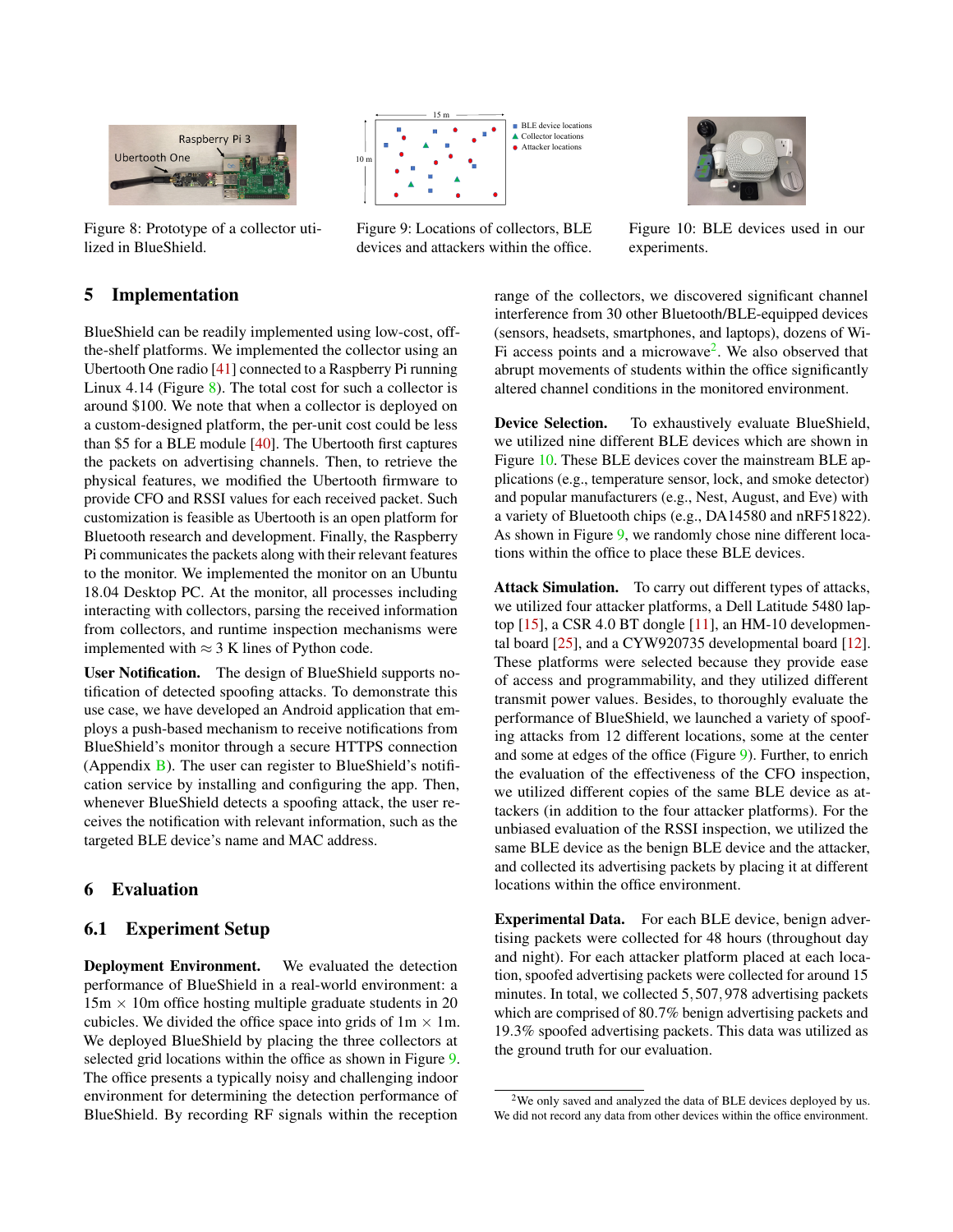<span id="page-7-1"></span>

| <b>Device</b> | <b>Device</b>                  | <b>Advertising</b> | <b>Observation</b> | <b>INT</b> |      | <b>CFO</b>          |       | <b>RSSI</b> |       | Overall |      |
|---------------|--------------------------------|--------------------|--------------------|------------|------|---------------------|-------|-------------|-------|---------|------|
| ID            | <b>Name</b>                    | Period (s)         | Window (s)         | FP         | FN   | $\overline{\bf FP}$ | FN    | FP          | FN    | FP      | FN   |
|               | Nest Protect Smoke Detector    | 1.28               | 3.84               | 0.00       | 0.00 | 0.80                | 0.00  | 0.97        | 5.84  | 1.76    | 0.00 |
|               | Nest Cam Indoor Camera         | 0.15               | 0.45               | 0.00       | 0.00 | l.38                | 17.74 | 3.59        | 21.15 | 4.92    | 3.69 |
|               | SensorPush Temperature Sensor  | 1.28               | 3.84               | 0.00       | 0.00 | 0.56                | 4.46  | 1.43        | 5.22  | 1.98    | 0.23 |
| 4             | Tahmo Tempi Temperature Sensor | 2.00               | 6.00               | 0.00       | 0.00 | 0.64                | 0.00  | 1.32        | 22.94 | 1.95    | 0.00 |
|               | <b>August Smart Lock</b>       | 0.30               | 0.90               | 0.00       | 0.00 | 1.12                | 4.85  | 1.26        | 1.60  | 2.37    | 0.08 |
| 6             | Eve Door&Window Sensor         | 1.28               | 3.84               | 0.00       | 0.00 | 0.77                | 8.17  | 1.64        | 1.46  | 2.40    | 0.12 |
|               | Eve Button Remote Control      | 1.28               | 3.84               | 0.00       | 0.00 | 0.98                | 1.41  | 1.18        | 3.00  | 2.15    | 0.04 |
| 8             | Eve Energy Socket              | 0.15               | 0.45               | 0.00       | 0.00 | 0.60                | 1.67  | 0.85        | 1.55  | 1.44    | 0.03 |
| 9             | Ilumi Smart Light Bulb         | 0.10               | 0.30               | 0.00       | 0.00 | 0.88                | 14.28 | 1.48        | 15.73 | 2.35    | 2.25 |
|               | Average                        | 0.87               | 2.61               | 0.00       | 0.00 | 0.86                | 5.84  | 1.52        | 8.72  | 2.37    | 0.72 |

Table 2: BlueShield's detection performance against spoofing attacks (FP and FN are presented in %).

## 6.2 Overall Effectiveness

The detection performance of BlueShield is evaluated in terms of two metrics: false positive (FP) and false negative (FN) misclassifications. A false positive refers to the error in which BlueShield generates a false alarm for a spoofing attack after inspecting benign advertising packets generated by the benign BLE device. A false negative refers to the error in which BlueShield fails to detect a spoofing attack after analyzing spoofed advertising packets from the attacker.

We highlight that the INT inspection, and the CFO and RSSI inspection are exclusively employed to detect spoofing attacks under different scenarios (Figure [6\)](#page-5-1). The INT inspection readily uncovers an attack in which the attacker transmits spoofed advertising packets while the BLE device is broadcasting benign advertising packets. In such a scenario, the INT inspection does not introduce any FP and causes negligible FN in detecting attacks (Appendix  $C$ ). However, the INT inspection cannot be used to detect an advanced attack where the attacker first suppresses the broadcast of benign advertising packets by connecting to the BLE device whose advertising pattern is intermittent, and then transmits spoofed advertising packets with the same advertising period. BlueShield employs the CFO and RSSI inspection to detect this type of attack. Since BlueShield raises an alarm for a spoofing attack when either CFO inspection or RSSI inspection detects an anomaly, BlueShield significantly reduces FN at the cost of a slight increase in FP. Theoretically, since these inspection mechanisms employ independent features, the overall FN of BlueShield can be calculated as  $FN_{BlueShield} = FN_{CFO} \times FN_{RSSI}$ . Also, the overall FP generated by BlueShield can be calculated as  $FP_{BlueShifted} = FP_{CFO} + FP_{RSSI} - FP_{CFO} \times FP_{RSSI}.$ 

#### <span id="page-7-0"></span>6.2.1 Summary

As shown in Table [2,](#page-7-1) BlueShield achieves an average of 2.37% FP rate and 0.72% FN rate on our tested BLE devices. The results are obtained when the inspection thresholds τ*<sup>c</sup>* and τ*<sup>r</sup>* in the CFO and RSSI inspection are set to 3 and 5 respectively. The numbers of advertising packets in the lookback window  $(N_l)$  and observation window  $(N_o)$  are set to 100 and 3, re-

spectively. This means BlueShield is set to report a potential spoofing attack within three advertising periods, resulting in an average detection time of 2.61s based on the corresponding advertising period (see columns 3 and 4 in Table [2\)](#page-7-1). Note that, we present our results with these reasonable values of parameters to illustrate a setting where BlueShield provides low FP values while detecting spoofing attacks against all nine BLE devices. BlueShield can also be employed with device-specific parameters with minimal effort to achieve an appropriate trade-off between FP and FN in a real-world deployment. For example, as shown in the receiver operating characteristic (ROC) curve in Figure [12,](#page-9-0) when the true positive decreases (i.e., FN increases), FP also decreases.

False Positive. As shown in Table [2,](#page-7-1) while the INT inspection does not introduce any FP, the average FP triggered by the CFO and RSSI inspection are 0.86% and 1.52% respectively. Overall, BlueShield achieves an average FP of 2.37%. To better illustrate the real-world impact of the FP rate, we consider a user device that makes five connections per day with the light bulb with Device  $ID = 9$ . We note that this is already a heavy usage scenario based on an IoT device usage frequency report [\[44\]](#page-13-9). As shown in Table [2,](#page-7-1) BlueShield achieves an average FP of 2.35% for this BLE device within an observation window of 0.3s. Hence, BlueShield will only cause an average of  $5 \times 2.35/100 = 0.1175$  false alarm per day, which implies that there will be less than one false alarm during a one-week deployment. However, we point out that if we ceaselessly monitor the physical features of all packets transmitted by the BLE device, we would encounter  $\frac{60 \times 60 \times 24 \times 2.35/100}{0.3} = 6768$ false alarms per day. Fortunately, BlueShield employs the selective inspection mechanism so that the CFO and RSSI inspection are triggered only when the BLE device makes an advertising-to-connection state transition. This mechanism drastically reduces such false alarms. Figure [11](#page-8-1) further illustrates the impact of the selective inspection mechanism on the number of false alarms at different FP rates.

False Negative. In Table [2,](#page-7-1) we observe that while the INT inspection detects spoofing attacks quite robustly, the CFO and RSSI inspection achieve an average FN of 5.84% and 8.72% in detecting spoofing attacks. Overall, BlueShield achieves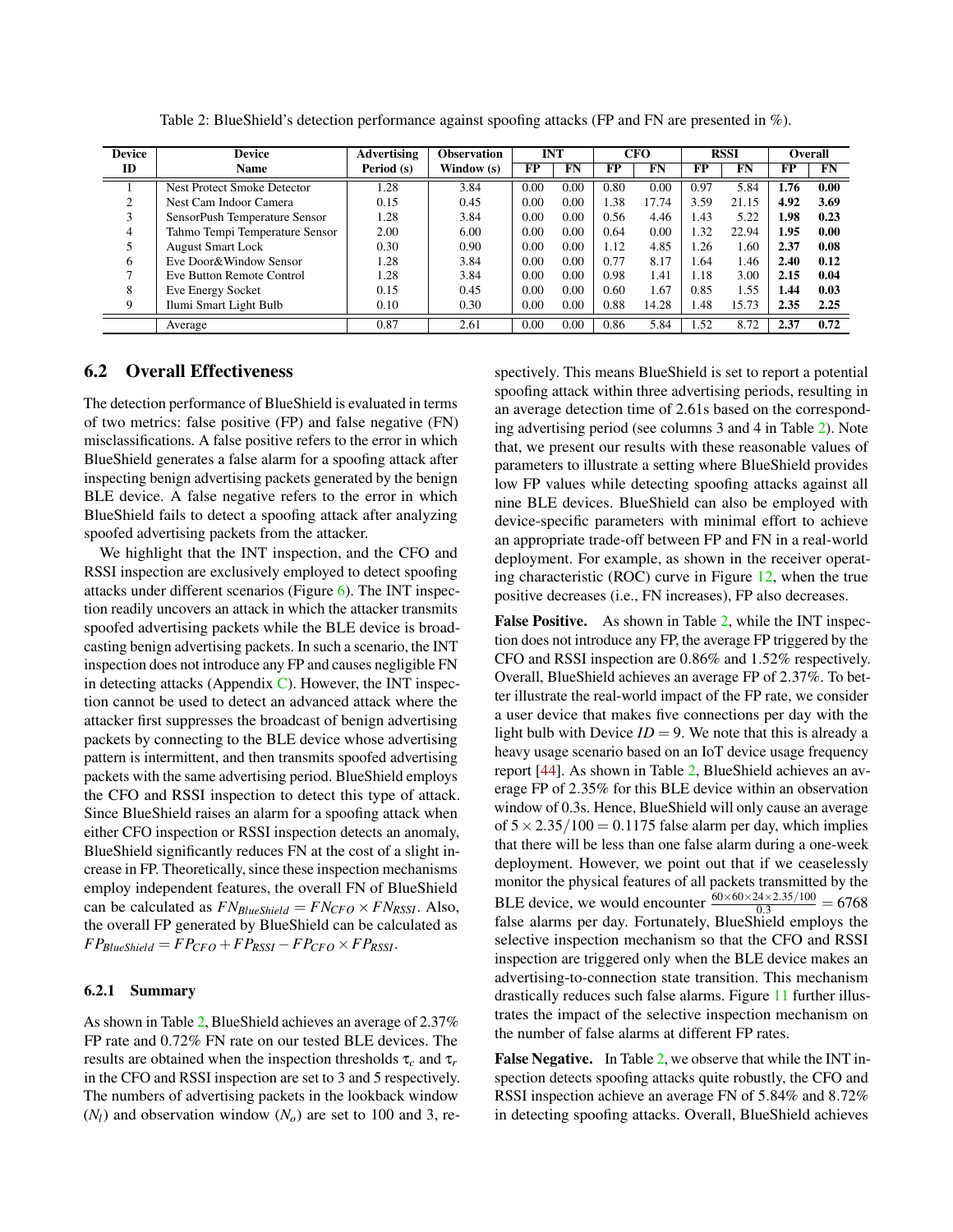<span id="page-8-1"></span>

Figure 11: Number of false alarms per day with and without selective inspection mechanism in BlueShield.

an average FN of 0.72% which implies a detection rate of 99.28%. Further, we point out that most BLE devices force a disconnection after a certain time-out (e.g., 30 s). Therefore, to incessantly suppress benign advertising packets and replace them with spoofed advertising packets, an attacker may need to trigger multiple connections with the BLE device. As a result, the attacker is exposed to multiple CFO and RSSI inspections by BlueShield. For instance, if the attacker triggers three connections during a spoofing attack, BlueShield can fail to detect the attack with an average FN of only  $3.7 \times 10^{-7}$ % (= 0.0072<sup>3</sup>).

#### <span id="page-8-0"></span>6.2.2 Robustness against Advanced Attacker

As mentioned earlier, BlueShield's randomized channel switching (Section [4.3.1\)](#page-4-0) ensures that even for an advanced attacker which can precisely mimic the values of all physical features, there is barely any chance to evade detection. We evaluate the detection performance of BlueShield against such attacks as follows: In the randomized channel switching mechanism, the number of ways in which the monitor can assign *N<sup>c</sup>* collectors the task to record and cover all the three advertising channels is given by  $N_c! \binom{N_c-1}{3-1} = \frac{N_c! (N_c-1)(N_c-2)}{2}$ . Hence, the probability with which an attacker can correctly guess the channel assignments over *N<sup>o</sup>* advertising intervals within the observation window is given by  $\left(\frac{2}{N_c!(N_c-1)(N_c-2)}\right)^{N_o}$ . For the three collectors (i.e.,  $N_c = 3$ ) recording the feature values over three advertising intervals (i.e.,  $N_o = 3$  as shown in Table [2\)](#page-7-1), the probability of correct guesses by the attacker can be calculated as  $(\frac{1}{6})^3 \approx 0.46\%$ . As a result, the average detection rate of a spoofing attack launched by this type of attack over *one observation window* can be calculated as 99.54%. To this end, we conclude that the randomized channel switching enables BlueShield to effectively detect attackers that try to mimic all physical features used for detection.

### 6.3 Effectiveness of Individual Features

INT Feature. In the INT inspection, an anomaly is detected when the observed INT is less than the lower bound of INT. Since each of the benign BLE device's INT is always larger

<span id="page-8-2"></span>Table 3: Effectiveness of the CFO inspection in differentiating packets transmitted by different platforms.

| <b>Device</b> | FP   |         | FN       |                     |               |         |  |  |  |
|---------------|------|---------|----------|---------------------|---------------|---------|--|--|--|
| ID            |      | $Dev-1$ | $Dev-22$ | Dongle <sup>3</sup> | $L$ aptop $4$ | Average |  |  |  |
|               | 0.80 | 0.00    | 0.00     | 0.00                | 0.00          | 0.00    |  |  |  |
| 2             | 1.38 | 0.00    | 5.41     | 64.46               | 0.00          | 17.74   |  |  |  |
| 3             | 0.56 | 0.00    | 0.00     | 17.84               | 0.00          | 4.46    |  |  |  |
| 4             | 0.64 | 0.00    | 0.00     | 0.00                | 0.00          | 0.00    |  |  |  |
| 5             | 1.12 | 0.00    | 18.97    | 0.41                | 0.00          | 4.85    |  |  |  |
| 6             | 0.77 | 0.00    | 15.17    | 17.50               | 0.00          | 8.17    |  |  |  |
| 7             | 0.98 | 0.00    | 0.00     | 5.64                | 0.00          | 1.41    |  |  |  |
| 8             | 0.60 | 0.00    | 0.02     | 6.67                | 0.00          | 1.67    |  |  |  |
| 9             | 0.88 | 0.00    | 50.80    | 0.00                | 6.33          | 14.28   |  |  |  |
| Average       | 0.86 | 0.00    | 10.04    | 12.50               | 0.70          | 5.84    |  |  |  |

1. HM-10 Bluetooth chip with expansion shield.

2. CYW920735Q60EVB-01 evaluation kit.

3. CSR 4.0 Bluetooth USB adapter.

ċ

4. Dell Latitude 5480 with built-in Qualcomm Bluetooth chip.

<span id="page-8-3"></span>Table 4: CFO inspection results while using different copies of Nest Protect smoke detector as the BLE device and attacker.

|          | FP   |          | FN       |          |
|----------|------|----------|----------|----------|
|          |      | $Copy-1$ | $Copy-2$ | $Copy-3$ |
| $Copy-1$ | 0.00 | N/A      | 16.41    | 0.00     |
| $Copy-2$ | 3.85 | 12.32    | N/A      | 0.06     |
| $Copy-3$ | 0.96 | 0.00     | 0.00     | N/A      |

than the calculated lower bound of INT, by definition, there cannot be any FP in the INT inspection. Regarding the FN, recall that every broadcast of a spoofed advertising packet by the attacker results in an observed INT value that is smaller than the lower bound of INT. Hence, by noticing such an anomaly, the INT inspection detects the spoofing attack with negligible FN. Due to space limitation, we leave the detailed theoretical analysis about the FN in Appendix [C.](#page-13-8)

CFO Feature. Through our extensive experiments, we validate two critical characteristics of the CFO feature. (1) The CFO value of a BLE device is not affected by changing its relative location to collectors. This is because CFO is a devicespecific feature, i.e., it is related to the device's RF circuit. (2) The CFO value is robust against interference from human movements as it only depends on RF signals' frequency values rather than their amplitude values. Table [3](#page-8-2) shows the results obtained by launching spoofing attacks on the nine BLE devices by the four attacker platforms. We observe that spoofing attacks can be robustly detected using the CFO inspection in most cases. Moreover, Table [4](#page-8-3) shows the performance of CFO inspection when using different copies of the same BLE device as the benign BLE device and the attack device. We observe that even though the different copies have the same Bluetooth chip from the same manufacturer with the same version, the copy used as the BLE device can be readily differentiated from the copy used as the attacker.

In a few cases, BlueShield has relatively high FN values (i.e., higher than 15%). Our further analysis shows that such high FN values are mainly caused by the limited CFO reso-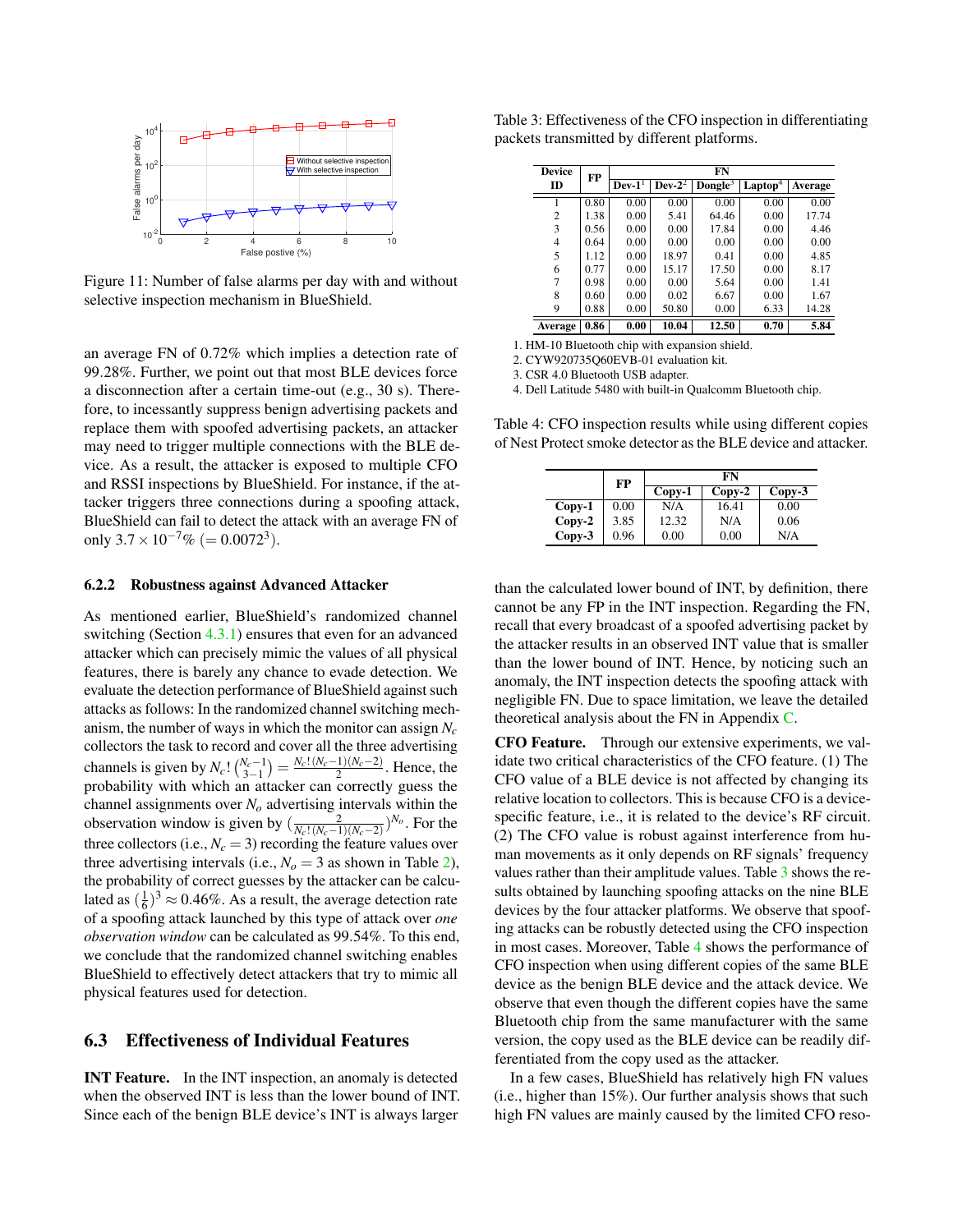<span id="page-9-0"></span>

Figure 12: Receiver operating curve generated by changing the inspection threshold (Device  $ID = 9, T_0 = 0.3$  s.).



(Device  $ID = 9$ ,  $\tau_r = 5$ ,  $T_o = 0.3$  s.).



Figure 13: Detection performance vs. dis-Figure 14: Detection performance vs. the tance between BLE device and attacker duration of observation window (Device  $ID = 9, \tau_c = 3, \tau_r = 5$ .

<span id="page-9-1"></span>Table 5: Effectiveness of the RSSI inspection in detecting packets transmitted from different locations.

| <b>Device ID</b> |      | Night-time<br>$(8 \text{ pm-}8 \text{ am})$ | Davtime<br>$(8 am-8 pm)$ |       | Average<br>FP |       |  |
|------------------|------|---------------------------------------------|--------------------------|-------|---------------|-------|--|
|                  | FP   | FN                                          | FP                       | FN    |               | FN    |  |
| 1                | 1.25 | 0.00                                        | 0.69                     | 9.44  | 0.97          | 5.84  |  |
| $\overline{c}$   | 3.00 | 5.82                                        | 4.18                     | 33.62 | 3.59          | 21.15 |  |
| 3                | 0.11 | 4.19                                        | 2.75                     | 4.18  | 1.43          | 5.22  |  |
| 4                | 0.57 | 3.36                                        | 2.06                     | 37.07 | 1.32          | 22.94 |  |
| 5                | 1.68 | 0.46                                        | 0.84                     | 2.12  | 1.26          | 1.60  |  |
| 6                | 1.22 | 0.41                                        | 2.05                     | 2.32  | 1.64          | 1.46  |  |
| 7                | 1.34 | 0.02                                        | 1.02                     | 5.86  | 1.18          | 3.00  |  |
| 8                | 0.40 | 2.88                                        | 1.29                     | 0.05  | 0.85          | 1.55  |  |
| 9                | 1.10 | 5.92                                        | 1.85                     | 20.47 | 1.48          | 15.73 |  |
| Average          | 1.19 | 2.56                                        | 1.86                     | 12.79 | 1.52          | 8.72  |  |

lution captured by Ubertooth One (the platform we used as the collector). More specifically, CFO in Ubertooth One is estimated with a resolution of 5.2KHz (p. 42 in [\[23\]](#page-12-15)). This implies that any difference below 5.2KHz between two BLE devices cannot be detected by Ubertooth One. As such, a customized collector with a finer resolution will significantly enhance the detection performance. Nevertheless, even in these cases, the RSSI inspection alleviates such limitations, and the BlueShield's overall FN rate is significantly lower than the CFO-only inspection.

RSSI Feature. We evaluate the effectiveness of RSSI inspection by analyzing the RSSI values of the attacker's advertising packets from different locations. Figure [13](#page-9-0) illustrates that spoofing attacks can be readily detected with low FN using the RSSI inspection when the attacker and the BLE device are placed at more than 0.25m. Further, we evaluate the RSSI inspection with (during daytime) and without (during night-time) significant interference from other wireless devices and human movements. In Table [5,](#page-9-1) we observe that while there is no significant impact of interference on the FP, the FN increases notably with the increase in interference. For instance, the FNs in detecting spoofing attacks on BLE devices with  $ID = 2$  and  $ID = 4$  are more than 30% during the daytime. This is because these BLE devices transmit advertising packets with lower signal power than other BLE devices, and the high channel interference conceals small differences in RSSI values of these BLE devices and attackers. We note

that for these cases, the CFO inspection naturally complements the RSSI inspection in effectively bringing down the BlueShield's overall FN as shown in Table [2.](#page-7-1)

### 6.4 Responsiveness

The responsiveness of BlueShield is measured by the duration of the observation window  $T<sub>o</sub>$ . Figure [14](#page-9-0) illustrates that with increasing *To*, FP values of CFO and RSSI inspection do not change significantly, but their FN values decrease. Recall that BlueShield is implemented to report a spoofing attack by inspecting CFO and RSSI values of *N<sup>o</sup>* advertising packets in the observation window  $T<sub>o</sub>$  (Figure [7\)](#page-5-2). As such, the specific values of  $N<sub>o</sub>$  and  $T<sub>o</sub>$  can be determined based on the required detection performance. We also highlight that since different BLE devices have different advertising periods, if we set *N<sup>o</sup>* to a fixed value for all BLE devices, then  $T<sub>o</sub>$  is different for different BLE devices, and vice versa.

For the results presented in Table [2,](#page-7-1) we configure BlueShield to have the same  $N<sub>o</sub>$  but different  $T<sub>o</sub>$  for different BLE devices. In the worst case, the observation window is limited to 6 s because of the requirement to achieve good detection performance for the BLE device  $(ID = 4)$  with the advertising period of 2 s. We point out that when BlueShield is deployed in real-world usage scenarios to monitor BLE devices with lower advertising periods, it can be optimized to have shorter observation windows. Overall, the fast responsiveness of BlueShield enables it to effectively detect the presence of the attacker before it can potentially spoof the user device. Such in advance alarms also enable BlueShield to quickly take other necessary actions (e.g., notify the network administrator) to *prevent* any harm to users.

#### 6.5 Monitoring of Multiple BLE Devices

The number of BLE devices which BlueShield can monitor at the same time relies on the computation and communication capabilities of collectors and the monitor, and the channel interference in the monitored environment. We observe that with an increase in the number of monitored BLE devices, while the computational overhead at the monitor increases linearly, the computational burden at collectors does not change.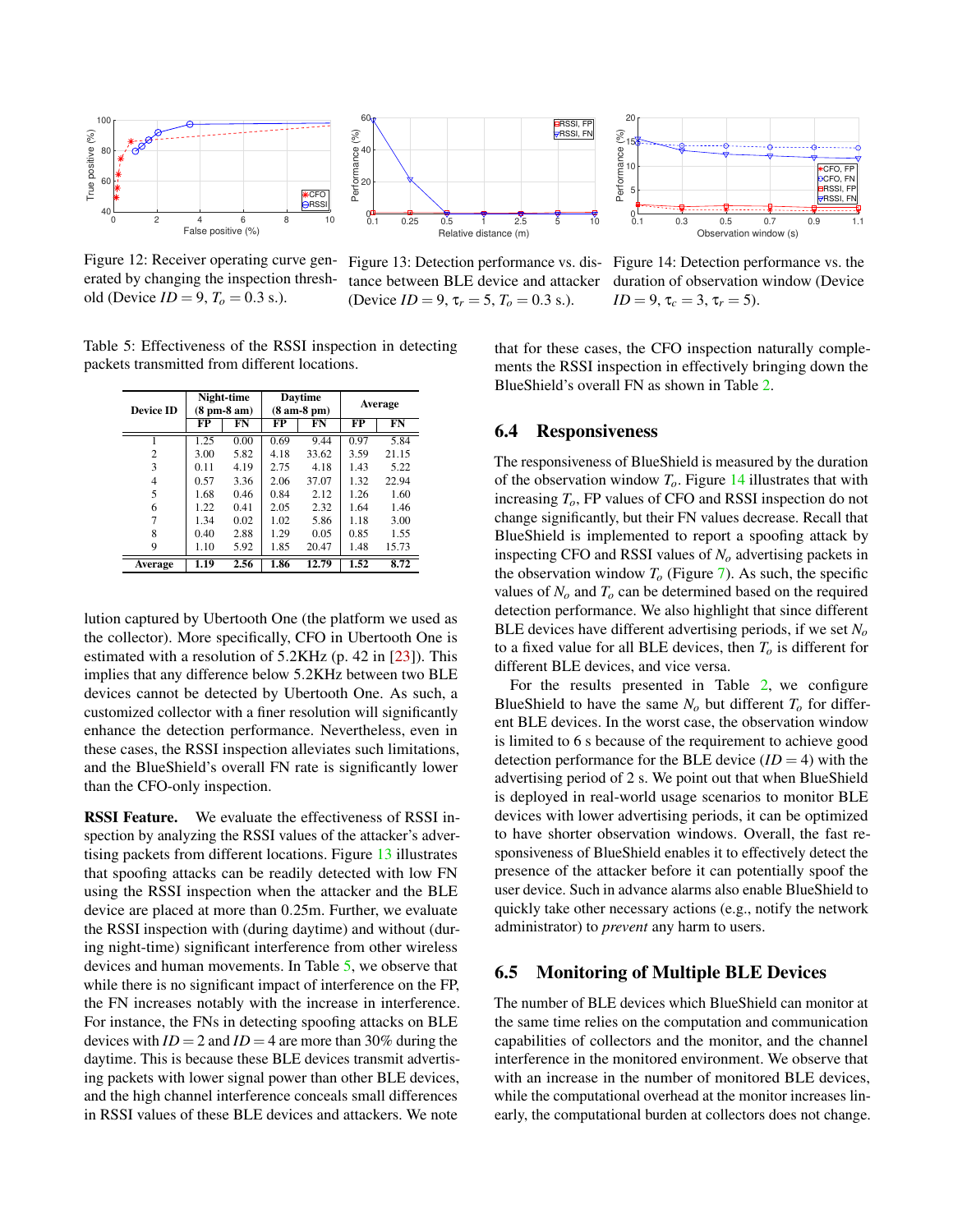This is because collectors first need to record all packets on the three advertising channels and forward them to the monitor. The monitor is then responsible for classifying advertising packets belonging to different BLE devices and detecting spoofing attacks for each monitored BLE device. Our experiments also validate that BlueShield can monitor at least 30 BLE devices at the same time without any degradation in the detection performance corresponding to the monitored BLE devices. More detailed results are shown in Appendix [D.](#page-14-0)

### <span id="page-10-0"></span>7 Discussion

Physical Features. BlueShield exploits the physical features of BLE devices' RF signals for device characterization. While some of these features (e.g., RSSI) have been previously employed to detect spoofing attacks in other wireless networks (e.g., Wi-Fi and ZigBee [\[10,](#page-11-15) [16,](#page-11-16) [35\]](#page-12-16)), BlueShield augments three novel traits to enhance their effectiveness: (1) BlueShield employs a randomized channel switching mechanism that reflects the moving target defense and ensures a robust detection of spoofing attacks launched by an SDR-enabled attacker that can mimic the selected physical features. (2) BlueShield leverages cyber features (i.e., characteristics of the BLE protocol) to trigger the RSSI and CFO inspection at appropriate time instants. Such selective inspection allows BlueShield to significantly reduce false alarms compared to prior schemes. (3) Different from prior research which requires customized hardware to provide high-accuracy values of these features, BlueShield can be implemented using low-cost, off-the-shelf platforms without high-resolution and high-consistency RSSI and CFO values.

Deployment Considerations. The monitoring infrastructure required for implementing BlueShield (i.e., the collectors and the monitor) can be conveniently deployed on edge devices such as Wi-Fi/Bluetooth routers [\[9\]](#page-11-17) which are widely utilized in indoor environments. These edge devices offer the natural choice to deploy BlueShield in a non-intrusive and economical way as they may already be equipped with BLE transceivers. For profiling a given BLE device, BlueShield only needs to make a one-time effort and collect a few advertising packets for determining the BLE device's relevant characteristics. Hence, the time needed to execute the profiling phase and add a new BLE device to the monitored environment is short (within a few seconds). Also, the onetime profiling process conveniently supports dynamic addition/removal of BLE devices to/from a BLE network monitored by BlueShield, without affecting other BLE devices in the network. In other words, there's no need to re-profile the monitored BLE devices. Besides, since the protocol characteristics of a BLE device are location-independent, they can also be securely profiled at an isolated location before deployment in the production environment.

### 8 Related work

Spoofing attacks against traditional wired and wireless networks have been widely studied in the existing literature which broadly includes GPS spoofing [\[42\]](#page-12-17), DNS spoofing [\[38\]](#page-12-18) and ARP spoofing [\[45\]](#page-13-10). In the context of BLE networks, the usage of encryption and authentication mechanisms provided in the BLE specification largely depends on the application-specific requirements determined by BLE device manufacturers. As such, the BLE devices which do not employ the recommended security mechanisms are vulnerable to a variety of attacks [\[3,](#page-11-18) [8,](#page-11-19) [13,](#page-11-1) [34\]](#page-12-19) which can be trivially launched against their users. Recent studies [\[2,](#page-11-6) [49\]](#page-13-0) have also revealed the design and implementation flaws of the BLE stack, which can be easily exploited by attackers to perform spoofing attacks against the BLE devices and their user devices which employ the specified authentication mechanisms. The detrimental implications of spoofing attacks on user devices have also been partly identified in prior research [\[26,](#page-12-1)[31\]](#page-12-20).

To defend against spoofing attacks, the existing schemes largely rely on modifying the BLE protocol or updating the firmware/hardware of BLE devices [\[21](#page-12-3)[,37\]](#page-12-2), on a vulnerabilityby-vulnerability basis. Unfortunately, these approaches are impractical for wide adoption and deployment in the real world, especially for the millions of legacy BLE devices – many of which do not even support firmware updates – produced by many device vendors. One prior approach towards an off-the-shelf solution for protecting the privacy of BLE devices is BLE-Guardian [\[20\]](#page-11-2), which mainly broadcasts jamming signals to corrupt the BLE device's advertising packets that contain privacy-sensitive information. Unfortunately, BLE-Guardian cannot defend against spoofing attacks. Instead, BlueShield is a practical, device-agnostic spoofing detection framework, which protects user devices against spoofing attacks without any interference or modification to the conventional BLE devices and user devices.

## 9 Conclusion

In this paper, we propose BlueShield, an out-of-the-box defense that provides a device-agnostic, legacy-friendly monitoring framework for detecting spoofing attacks in BLE networks. We demonstrate that BlueShield is robust against an advanced attacker with the ability to spoof the monitored features of a BLE device. BlueShield can be implemented using low-cost, off-the-shelf components; and its operation remains transparent to the communications between the user device and the BLE device. Our evaluation results illustrate that BlueShield can effectively and robustly detect spoofing attacks with very low false positive and false negative rates.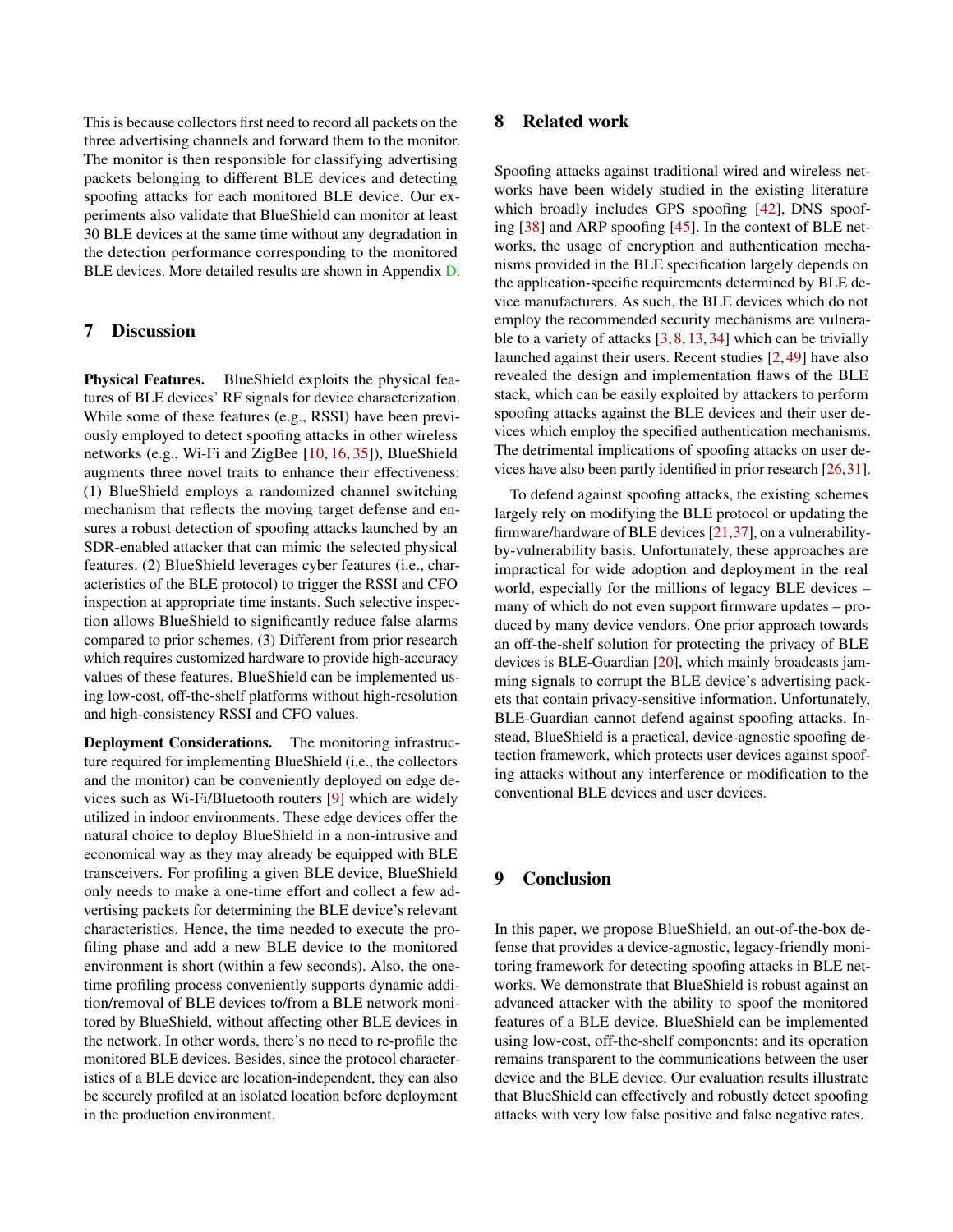### Acknowledgments

We thank the anonymous reviewers for their valuable comments and suggestions. This work was supported in part by ONR under Grant N00014-18-1-2674. Any opinions, findings, and conclusions in this paper are those of the authors and do not necessarily reflect the views of the ONR.

### References

- <span id="page-11-7"></span>[1] Daniele Antonioli, Nils Tippenhauer, and Kasper Bonne Rasmussen. Key negotiation downgrade attacks on bluetooth and bluetooth low energy. *ACM Trans. Inf. Syst. Secur.*, 0(ja).
- <span id="page-11-6"></span>[2] Daniele Antonioli, Nils Ole Tippenhauer, and Kasper Rasmussen. The KNOB is broken: Exploiting low entropy in the encryption key negotiation of Bluetooth BR/EDR. In *28th USENIX Security Symposium*, pages 1047–1061, August 2019.
- <span id="page-11-18"></span>[3] Vaibhav Bedi. Exploiting BLE smart bulb security using BtleJuice: A step-by-step guide. [https://blog.attify.com/btlejuice-mitm](https://blog.attify.com/btlejuice-mitm-attack-smart-bulb/)[attack-smart-bulb/](https://blog.attify.com/btlejuice-mitm-attack-smart-bulb/), 2018. Accessed: August 1, 2019.
- <span id="page-11-0"></span>[4] Bluetooth SIG. Bluetooth Market Update. [https://www.bluetooth.com/bluetooth](https://www.bluetooth.com/bluetooth-resources/2019-bluetooth-market-update/)[resources/2019-bluetooth-market-update/](https://www.bluetooth.com/bluetooth-resources/2019-bluetooth-market-update/), 2019. Accessed: August 1, 2019.
- <span id="page-11-5"></span>[5] Bluetooth SIG. Core Specifications 5.1. [https://www.bluetooth.com/specifications/](https://www.bluetooth.com/specifications/bluetooth-core-specification) [bluetooth-core-specification](https://www.bluetooth.com/specifications/bluetooth-core-specification), 2019. Accessed: August 1, 2019.
- <span id="page-11-3"></span>[6] Bluetooth SIG. Smart industry. [https:](https://www.bluetooth.com/markets/smart-industry) [//www.bluetooth.com/markets/smart-industry](https://www.bluetooth.com/markets/smart-industry), 2019. Accessed: August 1, 2019.
- <span id="page-11-10"></span>[7] Vladimir Brik, Suman Banerjee, Marco Gruteser, and Sangho Oh. Wireless device identification with radiometric signatures. In *Proceedings of the 14th ACM International Conference on Mobile Computing and Networking*, pages 116–127, 2008.
- <span id="page-11-19"></span>[8] Victor Casares. Mimo baby hack. [https:](https://medium.com/@victor_14768/mimo-baby-hack-ac7fa0ae3bfb) [//medium.com/@victor\\_14768/mimo-baby-hack](https://medium.com/@victor_14768/mimo-baby-hack-ac7fa0ae3bfb)[ac7fa0ae3bfb](https://medium.com/@victor_14768/mimo-baby-hack-ac7fa0ae3bfb), 2018. Accessed: August 1, 2019.
- <span id="page-11-17"></span>[9] Cassia Networks. Cassia hub: The Bluetooth router. [https://www.cassianetworks.com/blog/](https://www.cassianetworks.com/blog/cassia-hub-bluetooth-router/) [cassia-hub-bluetooth-router/](https://www.cassianetworks.com/blog/cassia-hub-bluetooth-router/), 2019. Accessed: August 1, 2019.
- <span id="page-11-15"></span>[10] Yingying Chen, Jie Yang, Wade Trappe, and Richard P. Martin. Detecting and localizing identity-based attacks in wireless and sensor networks. *IEEE Transactions on Vehicular Technology*, 59(5):2418–2434, 2010.
- <span id="page-11-13"></span>[11] CSR. CSR 4.0 Bluetooth USB adapter. [https://www.amazon.com/Bluetooth-Adapter-](https://www.amazon.com/Bluetooth-Adapter-Songway-Computer-Keyboard/dp/B07KWVXBKZ/ref=sr_1_46?keywords=bluetooth+adapter+car+4.0&qid=1563227361&s=electronics&sr=1-46)[Songway-Computer-Keyboard/dp/B07KWVXBKZ/](https://www.amazon.com/Bluetooth-Adapter-Songway-Computer-Keyboard/dp/B07KWVXBKZ/ref=sr_1_46?keywords=bluetooth+adapter+car+4.0&qid=1563227361&s=electronics&sr=1-46) [ref=sr\\_1\\_46?keywords=bluetooth+adapter+car+](https://www.amazon.com/Bluetooth-Adapter-Songway-Computer-Keyboard/dp/B07KWVXBKZ/ref=sr_1_46?keywords=bluetooth+adapter+car+4.0&qid=1563227361&s=electronics&sr=1-46) [4.0&qid=1563227361&s=electronics&sr=1-46](https://www.amazon.com/Bluetooth-Adapter-Songway-Computer-Keyboard/dp/B07KWVXBKZ/ref=sr_1_46?keywords=bluetooth+adapter+car+4.0&qid=1563227361&s=electronics&sr=1-46). Accessed: August 1, 2019.
- <span id="page-11-14"></span>[12] Cypress. CYW920735Q60EVB-01 Evaluation Kit. [https://www.cypress.com/documentation/](https://www.cypress.com/documentation/development-kitsboards/cyw920735q60evb-01-evaluation-kit) [development-kitsboards/cyw920735q60evb-01](https://www.cypress.com/documentation/development-kitsboards/cyw920735q60evb-01-evaluation-kit) [evaluation-kit](https://www.cypress.com/documentation/development-kitsboards/cyw920735q60evb-01-evaluation-kit). Accessed: August 1, 2019.
- <span id="page-11-1"></span>[13] Aveek K. Das, Parth H. Pathak, Chen-Nee Chuah, and Prasant Mohapatra. Uncovering privacy leakage in BLE network traffic of wearable fitness trackers. In *Proceedings of the 17th International Workshop on Mobile Computing Systems and Applications (HotMobile)*, pages 99–104, 2016.
- <span id="page-11-8"></span>[14] National Vulnerability Database. CVE-2020-9970. [https://cve.mitre.org/cgi](https://cve.mitre.org/cgi-bin/cvename.cgi?name=CVE-2020-9770)[bin/cvename.cgi?name=CVE-2020-9770](https://cve.mitre.org/cgi-bin/cvename.cgi?name=CVE-2020-9770). Accessed: June 26, 2020.
- <span id="page-11-12"></span>[15] Dell. Dell Latitude 5480. [https://www.dell.](https://www.dell.com/en-us/work/shop/dell-laptops-and-notebooks/latitude-5480/spd/latitude-14-5480-laptop) [com/en-us/work/shop/dell-laptops-and](https://www.dell.com/en-us/work/shop/dell-laptops-and-notebooks/latitude-5480/spd/latitude-14-5480-laptop)[notebooks/latitude-5480/spd/latitude-14-](https://www.dell.com/en-us/work/shop/dell-laptops-and-notebooks/latitude-5480/spd/latitude-14-5480-laptop) [5480-laptop](https://www.dell.com/en-us/work/shop/dell-laptops-and-notebooks/latitude-5480/spd/latitude-14-5480-laptop). Accessed: August 1, 2019.
- <span id="page-11-16"></span>[16] Murat Demirbas and Youngwhan Song. An RSSI-based scheme for sybil attack detection in wireless sensor networks. In *Proceedings of the International Symposium on on World of Wireless, Mobile and Multimedia Networks*, pages 564–570, 2006.
- <span id="page-11-9"></span>[17] Developex. BLE in smart home devices. [https://developex.com/blog/ble-in-smart](https://developex.com/blog/ble-in-smart-home-devices/)[home-devices/](https://developex.com/blog/ble-in-smart-home-devices/), 2017. Accessed: Aug 1, 2019.
- <span id="page-11-4"></span>[18] Medical Device and Diagnostic Industry. 3 reasons bluetooth is perfect in healthcare settings. [https://www.mddionline.com/3-reasons](https://www.mddionline.com/3-reasons-bluetooth-perfect-healthcare-settings)[bluetooth-perfect-healthcare-settings](https://www.mddionline.com/3-reasons-bluetooth-perfect-healthcare-settings), 2019. Accessed: August 1, 2019.
- <span id="page-11-11"></span>[19] Ramsey Faragher and Robert Harle. Location fingerprinting with Bluetooth low energy beacons. *IEEE Journal on Selected Areas in Communications*, 33(11):2418– 2428, 2015.
- <span id="page-11-2"></span>[20] Kassem Fawaz, Kyu-Han Kim, and Kang G Shin. Protecting privacy of BLE device users. In *25th USENIX Security Symposium*, pages 1205–1221, 2016.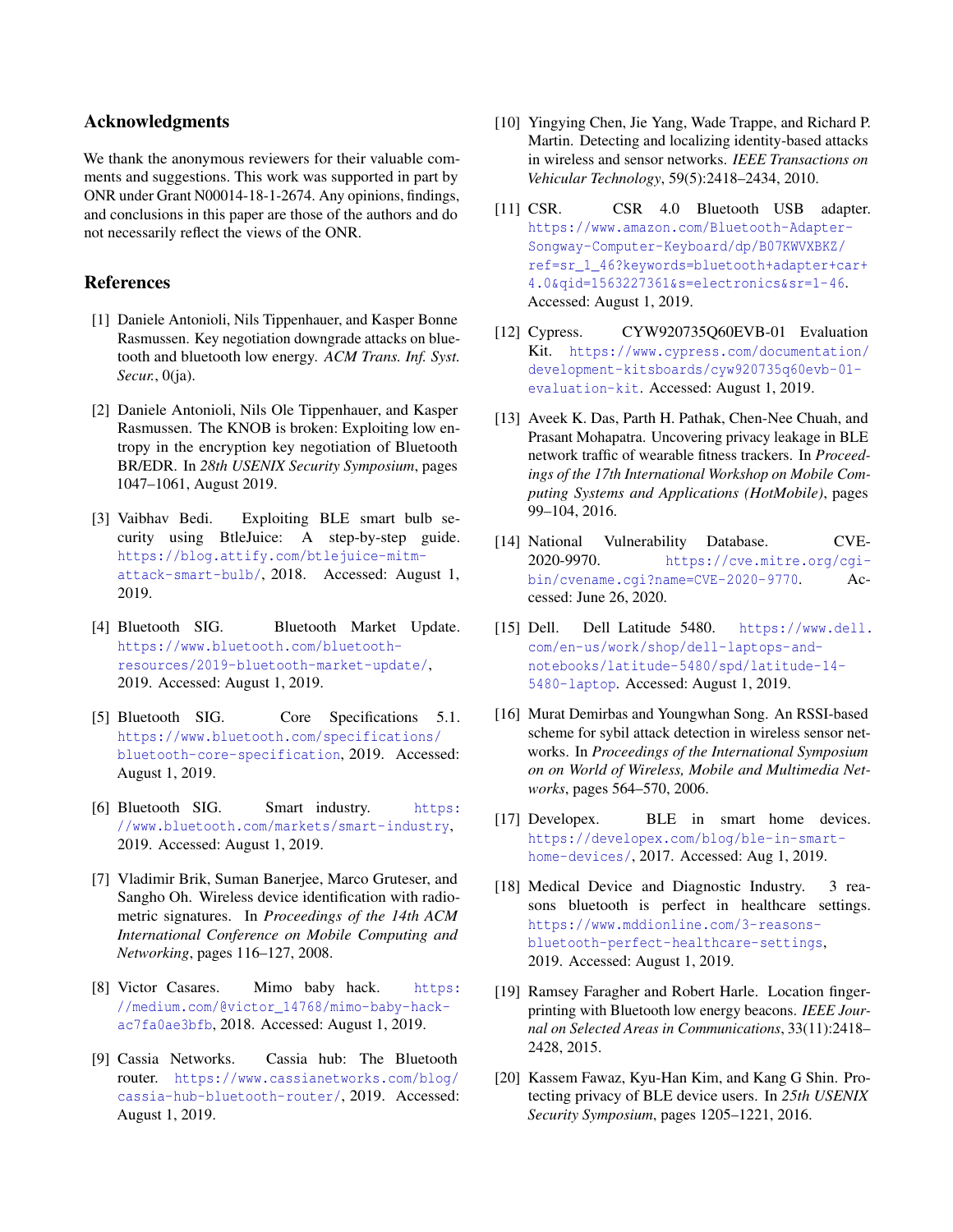- <span id="page-12-3"></span>[21] Avinatan Hassidim, Yossi Matias, Moti Yung, and Alon Ziv. Ephemeral identifiers: Mitigating tracking  $&$  spoofing threats to BLE beacons. [https:](https://developers.google.com/beacons/eddystone-eidpreprint.pdf) [//developers.google.com/beacons/eddystone](https://developers.google.com/beacons/eddystone-eidpreprint.pdf)[eidpreprint.pdf](https://developers.google.com/beacons/eddystone-eidpreprint.pdf), 2016. Accessed: August 1, 2019.
- <span id="page-12-9"></span>[22] Software Testing Help. 18 most popular iot devices in 2020. [https://www.softwaretestinghelp.com/](https://www.softwaretestinghelp.com/iot-devices/) [iot-devices/](https://www.softwaretestinghelp.com/iot-devices/). Accessed: August 1, 2019.
- <span id="page-12-15"></span>[23] Texas Instruments. CC2400 data sheet. [http://www.](http://www.ti.com/lit/ds/symlink/cc2400.pdf) [ti.com/lit/ds/symlink/cc2400.pdf](http://www.ti.com/lit/ds/symlink/cc2400.pdf), 2006. Accessed: August 1, 2019.
- <span id="page-12-11"></span>[24] Zhu Jianyong, Luo Haiyong, Chen Zili, and Li Zhaohui. RSSI based Bluetooth low energy indoor positioning. In *International Conference on Indoor Positioning and Indoor Navigation (IPIN)*, pages 526–533, 2014.
- <span id="page-12-14"></span>[25] Keyestudio. Ks0255 keyestudio bluetooth 4.0 expansion shield. [https://wiki.keyestudio.com/Ks0255\\_](https://wiki.keyestudio.com/Ks0255_keyestudio_Bluetooth_4.0_Expansion_Shield) [keyestudio\\_Bluetooth\\_4.0\\_Expansion\\_Shield](https://wiki.keyestudio.com/Ks0255_keyestudio_Bluetooth_4.0_Expansion_Shield), 2019. Accessed: August 1, 2019.
- <span id="page-12-1"></span>[26] Constantinos Kolias, Lucas Copi, Fengwei Zhang, and Angelos Stavrou. Breaking BLE beacons for fun but mostly profit. In *Proceedings of the 10th European Workshop on Systems Security (EuroSec)*, pages 4:1–4:6, 2017.
- <span id="page-12-5"></span>[27] Kontakt.io. Beacons in healthcare. [https://goto.](https://goto.kontakt.io/beacons-in-healthcare) [kontakt.io/beacons-in-healthcare](https://goto.kontakt.io/beacons-in-healthcare), 2019. Accessed: August 1, 2019.
- <span id="page-12-7"></span>[28] Angela Lonzetta, Peter Cope, Joseph Campbell, Bassam Mohd, and Thaier Hayajneh. Security vulnerabilities in Bluetooth technology as used in IoT. *Journal of Sensor and Actuator Networks*, 7(3):28, 2018.
- <span id="page-12-21"></span>[29] Geoffrey McLachlan and David Peel. *Finite mixture models*. John Wiley & Sons, 2004.
- <span id="page-12-6"></span>[30] Tal Melamed. BLE Application Hacking. [https://www.owasp.org/images/](https://www.owasp.org/images/archive/6/6f/20170811005623%21OWASP2017_HackingBLEApplications_TalMelamed.pdf) [archive/6/6f/20170811005623%21OWASP2017\\_](https://www.owasp.org/images/archive/6/6f/20170811005623%21OWASP2017_HackingBLEApplications_TalMelamed.pdf) [HackingBLEApplications\\_TalMelamed.pdf](https://www.owasp.org/images/archive/6/6f/20170811005623%21OWASP2017_HackingBLEApplications_TalMelamed.pdf), 2017. Accessed: August 1, 2019.
- <span id="page-12-20"></span>[31] Tal Melamed. An active man-in-the-middle attack on bluetooth smart devices. *Safety and Security Studies (2018)*, 15, 2018.
- <span id="page-12-8"></span>[32] Rajani Muraleedharan and Lisa Ann Osadciw. Jamming attack detection and countermeasures in wireless sensor network using ant system. In *Wireless Sensing and Processing*, volume 6248, page 62480G. International Society for Optics and Photonics, 2006.
- <span id="page-12-4"></span>[33] Muhammad Naveed, Xiao-yong Zhou, Soteris Demetriou, XiaoFeng Wang, and Carl A Gunter. Inside job: Understanding and mitigating the threat of external device mis-binding on android. In *Proceedings of the Network and Distributed System Security Symposium (NDSS)*, pages 1–14, 2014.
- <span id="page-12-19"></span>[34] Mike Ryan. Bluetooth: With low energy comes low security. In *Proceedings of the 7th USENIX Conference on Offensive Technologies*, pages 1–7, 2013.
- <span id="page-12-16"></span>[35] Yong Sheng, Keren Tan, Guanling Chen, David Kotz, and Andrew Campbell. Detecting 802.11 MAC layer spoofing using received signal strength. In *IEEE International Conference on Computer Communications (INFOCOM)*, pages 1768–1776, 2008.
- <span id="page-12-0"></span>[36] GARY SIMS. Bluetooth mesh positioned to provide de-facto protocol for smart homes. [https://www.androidauthority.com/bluetooth](https://www.androidauthority.com/bluetooth-mesh-for-smart-homes-940886/)[mesh-for-smart-homes-940886/](https://www.androidauthority.com/bluetooth-mesh-for-smart-homes-940886/), 2019. Accessed: August 1, 2019.
- <span id="page-12-2"></span>[37] Pallavi Sivakumaran and Jorge Blasco. A study of the feasibility of co-located app attacks against BLE and a large-scale analysis of the current application-layer security landscape. In *USENIX Security Symposium*, pages 1–18, 2019.
- <span id="page-12-18"></span>[38] U Steinhoff, A Wiesmaier, and R Araújo. The state of the art in dns spoofing. In *Proc. 4th Intl. Conf. Applied Cryptography and Network Security (ACNS)*, 2006.
- <span id="page-12-10"></span>[39] Weiping Sun, Jeongyeup Paek, and Sunghyun Choi. CV-track: Leveraging carrier frequency offset variation for BLE signal detection. In *Proceedings of the 4th ACM Workshop on Hot Topics in Wireless (HotWireless)*, pages 1–5, 2017.
- <span id="page-12-13"></span>[40] John Teel. How to develop a sellable bluetooth low-energy (BLE) product. [https:](https://makezine.com/2016/08/01/develop-sellable-bluetooth-low-energy-ble-product/) [//makezine.com/2016/08/01/develop-sellable](https://makezine.com/2016/08/01/develop-sellable-bluetooth-low-energy-ble-product/)[bluetooth-low-energy-ble-product/](https://makezine.com/2016/08/01/develop-sellable-bluetooth-low-energy-ble-product/). Accessed: April 6, 2020.
- <span id="page-12-12"></span>[41] Ubertooth Developers. Ubertooth One. [https://github.com/greatscottgadgets/](https://github.com/greatscottgadgets/ubertooth/wiki) [ubertooth/wiki](https://github.com/greatscottgadgets/ubertooth/wiki), 2019. Accessed: August 1, 2019.
- <span id="page-12-17"></span>[42] E. Vattapparamban, İ. Güvenç, A. İ. Yurekli, K. Akkaya, and S. Uluagaç. Drones for smart cities: Issues in cybersecurity, privacy, and public safety. In *2016 International Wireless Communications and Mobile Computing Conference (IWCMC)*, pages 216–221, 2016.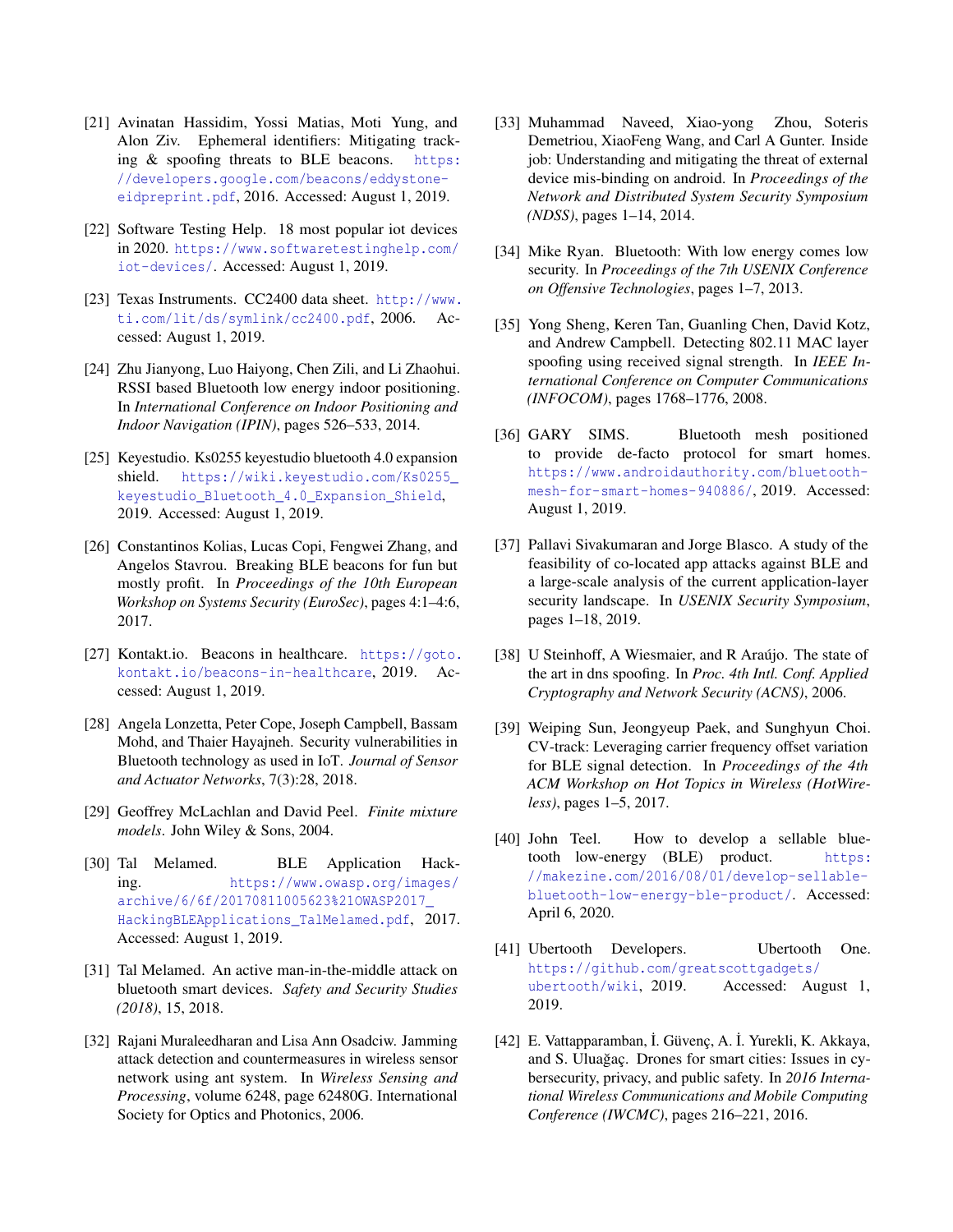- <span id="page-13-6"></span>[43] Tien Dang Vo-Huu, Triet Dang Vo-Huu, and Guevara Noubir. Fingerprinting Wi-Fi devices using software defined radios. In *Proceedings of the 9th ACM Conference on Security & Privacy in Wireless and Mobile Networks*, pages 3–14, 2016.
- <span id="page-13-9"></span>[44] Voicebot. Smart speaker consumer adoption report 2018. [https://voicebot.ai/2018/04/02/smart](https://voicebot.ai/2018/04/02/smart-speaker-owners-use-voice-assistants-nearly-3-times-per-day/)[speaker-owners-use-voice-assistants](https://voicebot.ai/2018/04/02/smart-speaker-owners-use-voice-assistants-nearly-3-times-per-day/)[nearly-3-times-per-day/](https://voicebot.ai/2018/04/02/smart-speaker-owners-use-voice-assistants-nearly-3-times-per-day/). Accessed: August 1, 2019.
- <span id="page-13-10"></span>[45] Sean Whalen. An introduction to arp spoofing. *Node99 [Online Document], April*, 2001.
- <span id="page-13-1"></span>[46] Jianliang Wu, Yuhong Nan, Vireshwar Kumar, Antonio Tian, Dave (Jing)and Bianchi, Mathias Payer, and Dongyan Xu. Blesa: Spoofing attacks against reconnections in bluetooth low energy. In *Proceeding of the 14th USENIX Workshop on Offensive Technologies (WOOT'20)*, 2020.
- <span id="page-13-2"></span>[47] Fenghao Xu, Wenrui Diao, Zhou Li, Jiongyi Chen, and Kehuan Zhang. Badbluetooth: Breaking android security mechanisms via malicious Bluetooth peripherals. In *Proceedings of the 26th Annual Network and Distributed System Security Symposium (NDSS)*, pages 1–15, 2019.
- <span id="page-13-3"></span>[48] Wenyuan Xu, Ke Ma, Wade Trappe, and Yanyong Zhang. Jamming sensor networks: attack and defense strategies. *IEEE network*, 20(3):41–47, 2006.
- <span id="page-13-0"></span>[49] Yue Zhang, Jian Weng, Rajib Dey, Yier Jin, Zhiqiang Lin, and Xinwen Fu. On the (in)security of bluetooth low energy one-way secure connections only mode, 2019.
- <span id="page-13-4"></span>[50] Yuan Zhuang, Jun Yang, You Li, Longning Qi, and Naser El-Sheimy. Smartphone-based indoor localization with Bluetooth low energy beacons. *Sensors*, 16(5):596, 2016.

### <span id="page-13-5"></span>A RSSI Inspection

Inspection mechanism. To detect anomalies in RSSI values under the presence of strong signal reflections in BLE networks, we employ the two-component Gaussian mixture model. This is because the distribution of RSSI values in noise-rich environments can be modeled using two normal distributions [\[35\]](#page-12-16). The probability distribution function of RSSI values can be represented by

$$
f_r(y_i) = w \cdot \frac{1}{\sigma_1 \sqrt{2\pi}} \cdot e^{-\frac{(y_i - \mu_1)^2}{2\sigma_1^2}} + (1 - w) \cdot \frac{1}{\sigma_2 \sqrt{2\pi}} \cdot e^{-\frac{(y_i - \mu_2)^2}{2\sigma_2^2}},
$$
(1)

where  $\mu_1$  and  $\mu_2$  represent means of the two components,  $σ<sub>1</sub>$  and  $σ<sub>2</sub>$  represent standard deviations of the two components, *w* represents a weight parameter, and *y<sup>i</sup>* denotes an RSSI sample. In BlueShield, the monitor utilizes *N<sup>l</sup>* RSSI values of advertising packets in the lookback window to learn values of  $\mu_1$ ,  $\mu_2$ ,  $\sigma_1$ ,  $\sigma_2$  and *w* using a conventional expectation–maximization (EM) algorithm [\[29\]](#page-12-21). Then, the monitor computes the negative log-likelihood that RSSI values  $(y_i, \forall i \in [1, N_o])$  of advertising packets in the observation window come from the model given by equation  $(1)$ , i.e.,

$$
L_r = \frac{1}{N_o} \sum_{i=1}^{N_o} -\log f_r(y_i),
$$
 (2)

Finally, the monitor detects an anomaly if the negative loglikelihood is larger than an RSSI inspection threshold denoted by  $\tau_r$ , i.e.,  $L_r > \tau_r$ . Here,  $\tau_r$  is a design parameter in BlueShield which is further discussed in Section [6.](#page-6-0)

# <span id="page-13-12"></span><span id="page-13-7"></span>B BlueShield App

| $7:01$ <sup></sup>                          |  |
|---------------------------------------------|--|
| <b>BlueShield</b>                           |  |
|                                             |  |
|                                             |  |
| <b>BlueShield is protecting you!</b>        |  |
|                                             |  |
|                                             |  |
| <b>BlueShield</b>                           |  |
| You are connecting to a spoofing BT device! |  |
| Device name: Eye Door 7403                  |  |
| Device MAC: FB:B5:3B:DB:1F:7F               |  |
|                                             |  |

Figure 15: Sample of a notification of a spoofing attack shown in BlueShield's Android app.

We have developed an Android app which communicates with BlueShield's monitor through a secure HTTPS connection. If the user registers to BlueShield's notification service, the user can receive the notification about the spoofing attack with relevant information, such as the targeted BLE device's name and MAC address (Figure [15\)](#page-13-12).

### <span id="page-13-8"></span>C Analysis of INT inspection

<span id="page-13-11"></span>Here, by theoretically analyzing the INT inspection from the perspective of the lower bound of INT, we illustrate that the INT inspection mechanism encounters negligible false negative in detecting spoofing attacks.

In BlueShield, the lower bound of INT,  $T_{lb}$ , is calculated such that  $T_{lb} \in [T_p - \Delta, T_p]$ , where  $T_p$  is the advertising period